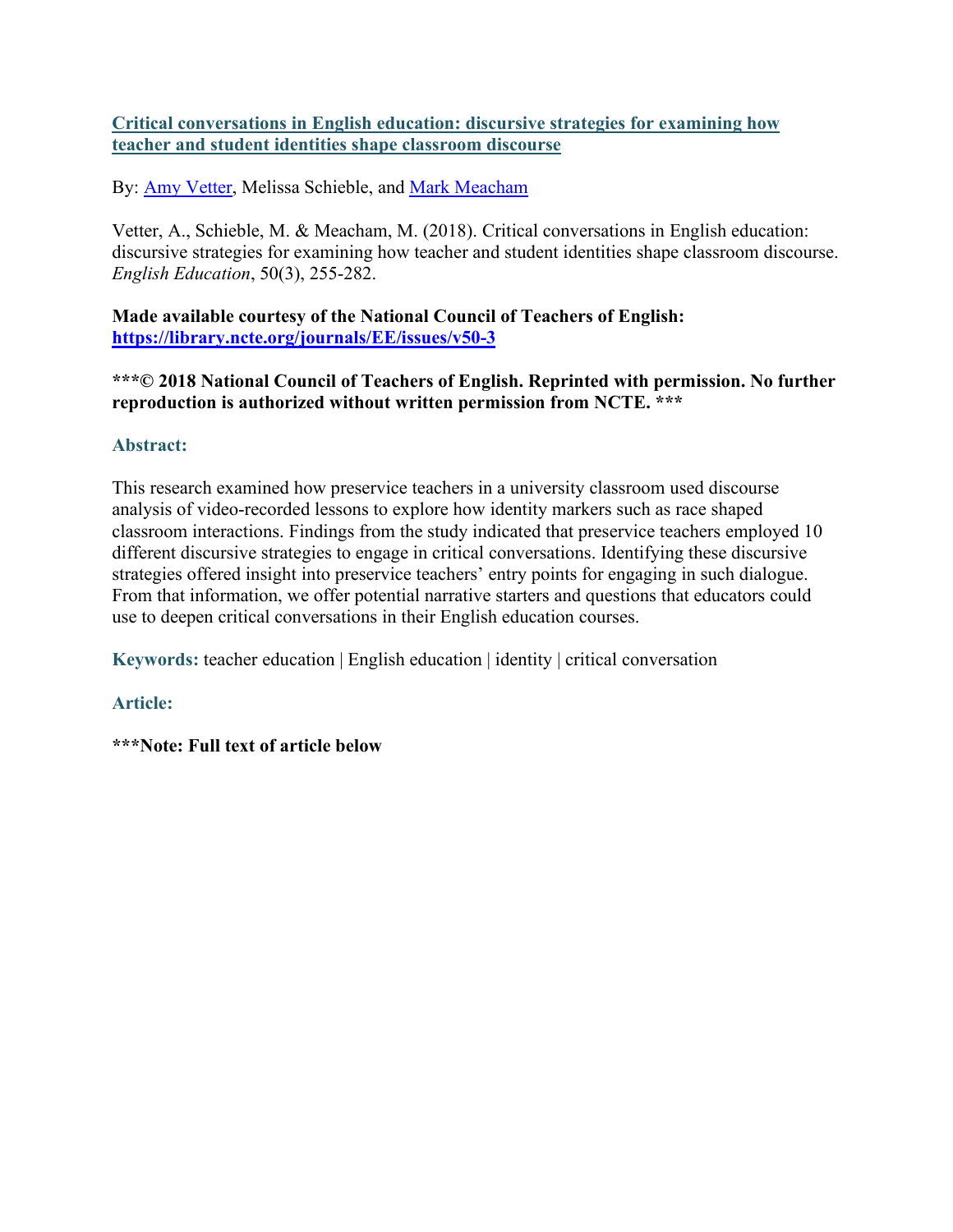# **Critical Conversations in English Education: Discursive Strategies for Examining How Teacher and Student Identities Shape Classroom Discourse**

### Amy Vetter, Melissa Schieble, and Mark Meacham

This research examined how preservice teachers in a university classroom used discourse analysis of video-recorded lessons to explore how identity markers such as race shaped classroom interactions. Findings from the study indicated that preservice teachers employed 10 different discursive strategies to engage in critical conversations. Identifying these discursive strategies offered insight into preservice teachers' entry points for engaging in such dialogue. From that information, we offer potential narrative starters and questions that educators could use to deepen critical conversations in their English education courses.

*I believe that most educators want their students to be successful, both for their students' futures and for their own sense of accomplishment and satisfaction. But, I also believe that most educators do not know enough about how race and culture impact everyone's lives—the students, their parents, the community, and the educators. Lacking that understanding typically leads to a series of missteps that result in a lack of trust and ability to work together. Having the courageous and yes, hard conversations, is where we begin. —Gloria Ladson-Billings (2014b, p. xv)*

**Like Ladson-Billings, we—three White English educators—recognized early** in our collaborative work together that our preservice teachers struggled to understand how identity markers such as race shaped learning and instruction in a classroom. To develop that understanding in our teacher education courses, we fostered critical conversations about students' video-recorded lessons during student teaching to help preservice teachers examine classroom interactions with peers. After five years of fostering such dialogue through a video assignment, we recognized that preservice teachers grew more comfortable and confident talking about identity markers in relation to their teaching practices. At the same time, we often ended conversations wondering what we could have done to help preservice teachers be more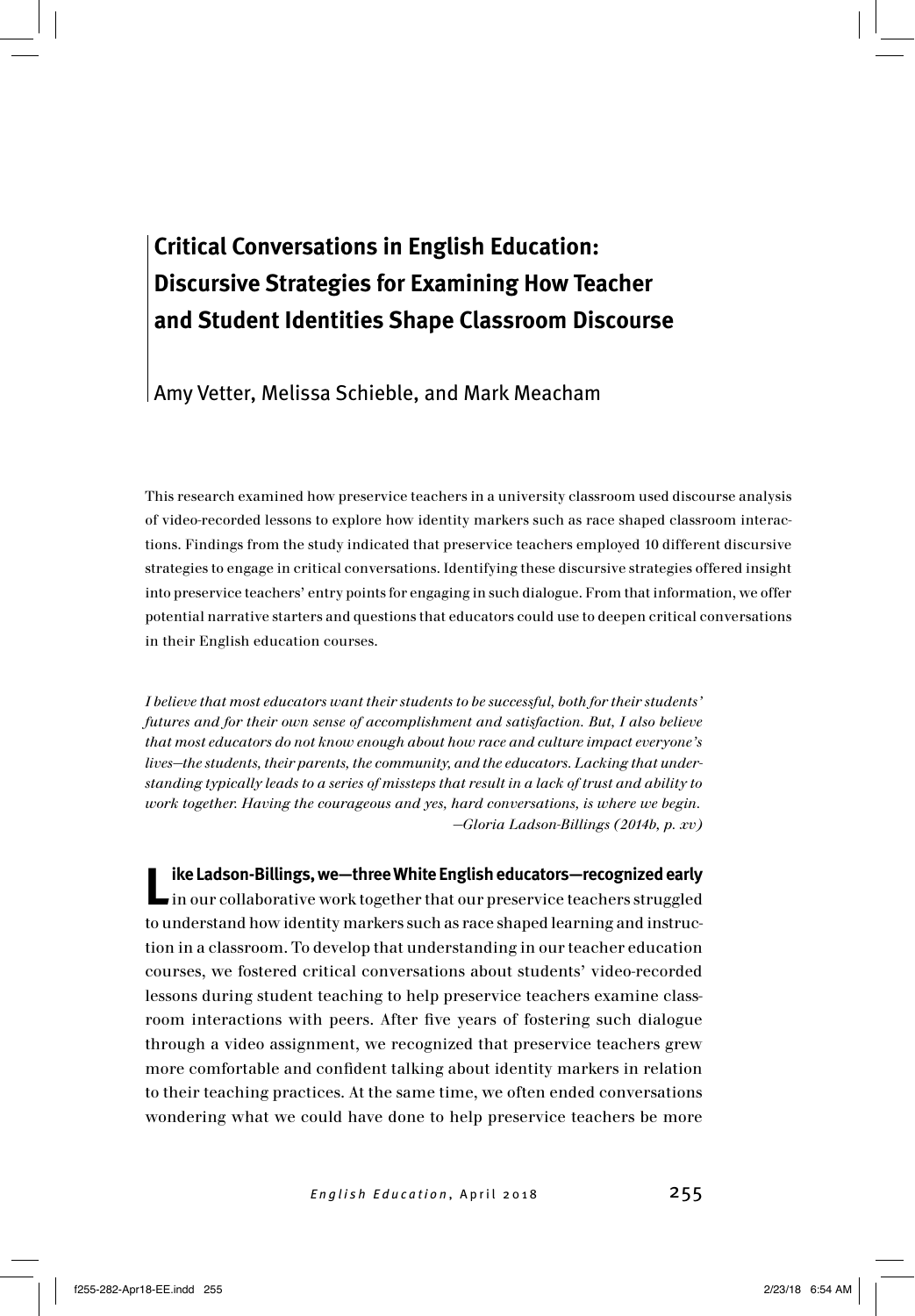courageous (Singleton, 2014) and critical. To help us grow in this area, we wanted to learn more about how preservice teachers engaged in such dialogue. As a result, we conducted this study to explore how preservice teachers in a university classroom used discursive strategies to engage in critical conversations about how identity markers shaped classroom interactions. By *discursive strategies* we mean the spoken words that preservice teachers used during classroom conversations to explore critical issues related to teaching (Rex & Schiller, 2009). By examining such strategies, we learned more about how preservice teachers entered such conversations. That work helped us to identify four areas for entering dialogue that instructors and students could focus on to foster deeper and more complex critical conversations.

Educational researchers have widely documented the need for preservice teachers to critically examine their personal identities related to curricular approaches including multiculturalism (Banks, 2003; Grant & Sleeter, 2006; Nieto, 2004; Sleeter, 2001), critical pedagogy (Giroux & McLaren, 1994), and culturally responsive and sustaining pedagogy (Gay, 2010; Ladson-Billings, 2014a; Paris & Alim, 2014). Despite that need, Gay and Kirkland (2003) state that, in many instances, preservice teachers do not have a clear articulation of what constitutes reflection and receive "few opportunities for guided practice [from their instructors] in self-reflection" (p. 182). This article in part answers this call to develop stronger teacher education practices around critical and racial literacy instruction, which takes on heightened importance with current national political tensions about issues involving race, immigration, income inequality, sexual orientation, and gender identity. To us, these tensions demonstrate a dire need for preservice teachers to engage in rigorous, critical conversations about institutionalized forms of privilege and oppression and learn how to act as agents of change. Sealy-Ruiz (2017) urges a need for this work, noting that "most teacher education graduates complete their programs without having experienced deep and sustaining conversations about race [and, we would argue, other identity markers] and how it impacts the teaching and learning process" (p. 130). Such work is especially important given recent scholarship about culturally sustaining pedagogy (Paris & Alim, 2014) that seeks to "perpetuate and foster—to sustain—linguistic, literate, and cultural pluralism as part of the democratic project of schooling" (p. 88). The imperative is clear, then, for research to address how teacher educators and preservice teachers engage in critical conversations about identity and teaching practices in high school English classrooms.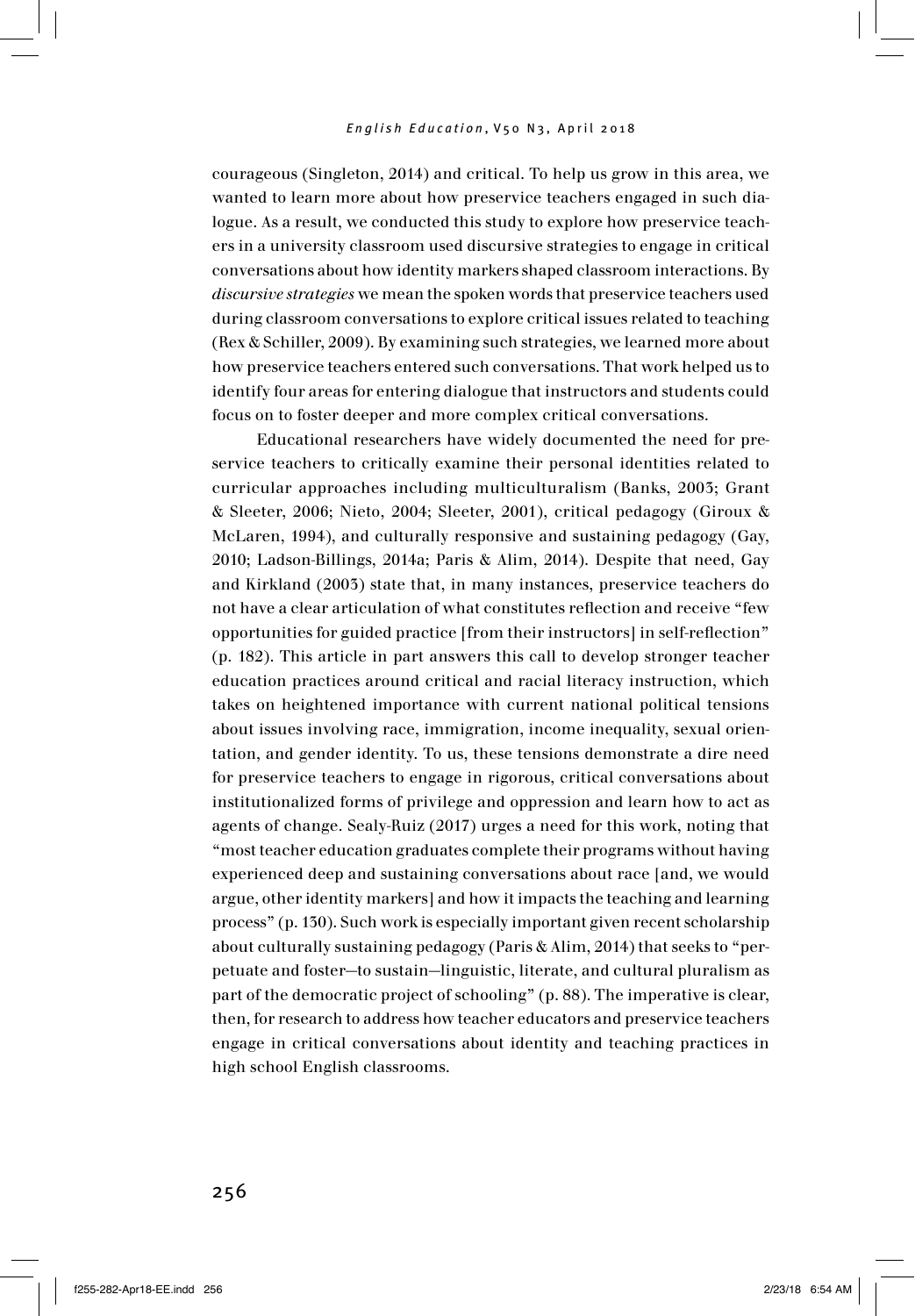#### **Discourses, Identities, and Classroom Talk**

Educational scholars suggest that teachers benefit from exploring the discourses that influence their actions and reflections in relation to teaching and learning (Gay & Kirkland, 2003; Johnson, 2008; Vinz, 1996). In an article about unpacking tensions of identity in education, Asher (2007) contends:

When both discourse *and* practice [emphasis original] consistently, explicitly, and critically interrogate the historical and present-day intersections of race, culture, gender, and foster a self-reflexive engagement with difference, teachers can open up more meaningful, situated ways of knowing self and other and rethinking extant relations of power. (p. 66)

Asher's described analytic work about identity is what we call *critical conversations* in this article. Critical conversations involve tensions in perspective and aim to critique how power affects people's social, material, and psychological lives (Fecho, Collier, Friese, & Wilson, 2010). Smith (2001) claims that teachers who create spaces for critical conversations "ask [their] students to interrogate ways that social systems such as race privilege" (p. 156) have an impact on society. For our study, we applied these concepts to facilitate critical conversations about identity and classroom discourse with English preservice teachers. This topic is significant in the field of English education with much research illustrating a commitment to facilitate critical conversations about literature from English teachers (Berchini, 2014; Fecho et al., 2010; Knight, 2011; Smith, 2001). Research, however, shows that few opportunities exist for students to contribute and engage in multiple perspectives (Juzwik, Borsheim-Black, Caughlan, & Heintz, 2013) and that teachers sometimes unknowingly reinforce stereotypes or avoid difficult topics (Schieble, 2012).

Our belief that classroom talk, or discourse, can play a role in enacting social and material changes in students' lives shapes our definition of critical conversations. We define discourse as naturally occurring talk and nonverbal communication in the context of any communicative event. Research about language and discourse tells us that talk (and nonverbal communication) "changes the material circumstances in the world as discourse moves back and forth between reflecting and constructing the social world" (Rogers & Wetzel, 2013, p. 51). Thus, we subscribe to an epistemological stance that altering, revising, or reinstating discourse holds potential for changing or sustaining people's material circumstances. Gee (1991) uses capitalization of the letter D to distinguish between the moment-to-moment structures of language ("discourses") and the ideologies or storylines evoked about people, places, and events in the world through language and other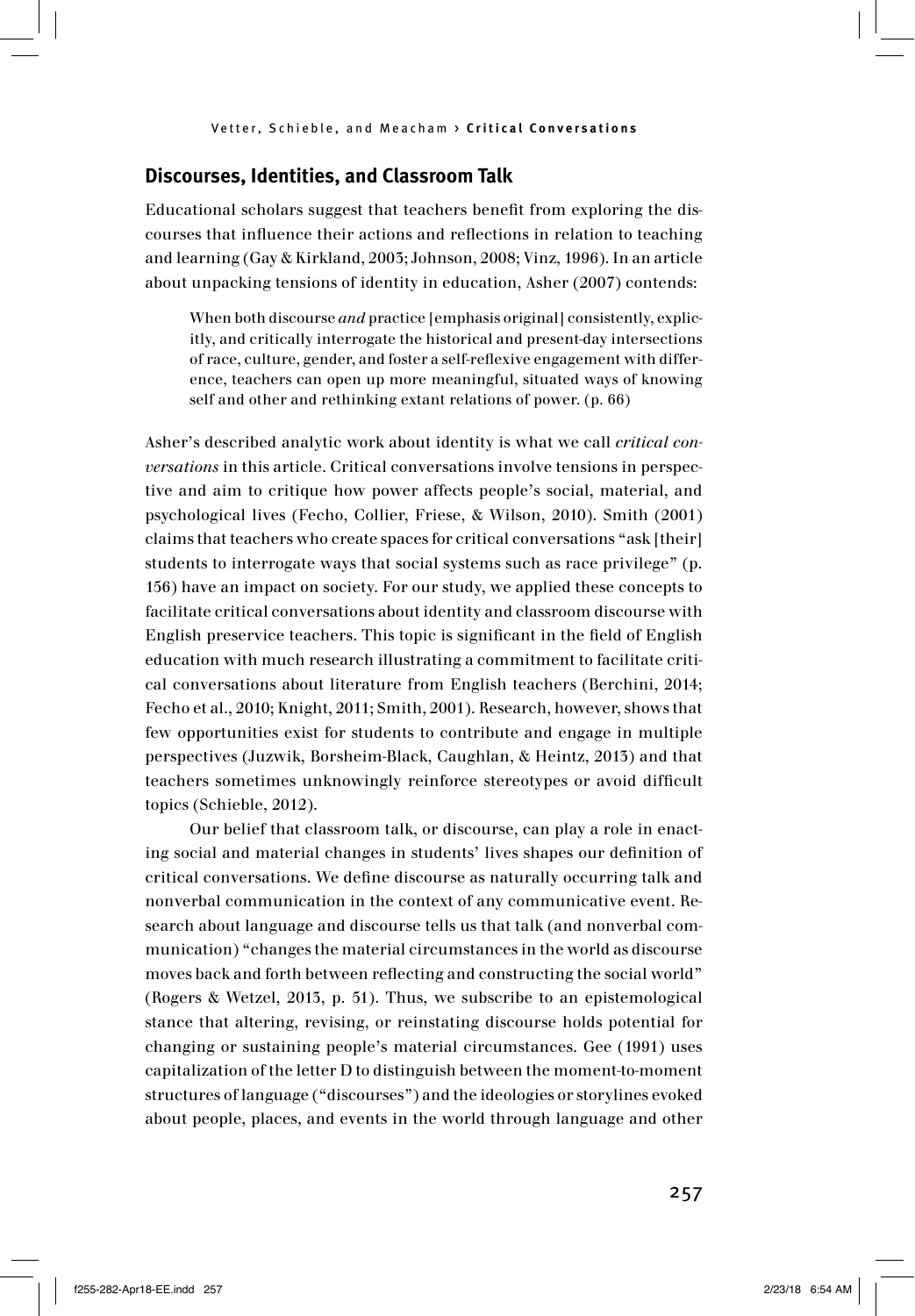sign systems ("Discourses"). Our structural choices about language (e.g., pronoun choices such as "we") circulate the narratives or ideologies we believe and the actions we take in the world, including how we position ourselves in relation to others. Rogers and Wetzel (2013) note, "Discourses play many roles in the classroom. They sustain, build, resist, or transform

**Teachers need to be critically aware of how their language choices, and how the Discourses to which they subscribe and circulate, operate to privilege some students over others and play a major factor in students' opportunities and material experiences in school and beyond.** 

existing narratives and ideologies" (p. 38). While Discourses are neither fixed nor stable, when evoked as a familiar narrative by many actors and signs over time they can take on a form of habitus in the social imagination (Bourdieu, 1977) and thus also shape material conditions. For example, researchers have shown deficit language (e.g., "my students lack basic skills") about students of color in schools has contributed over time to low expectations for achievement (a Discourse about race and class as relational to ability) and disproportionate referrals to special education (a material outcome) (Ahram, Fergus, & Noguera,

2011; Ladson-Billings, 2007; Valencia, 2012). Therefore, teachers need to be critically aware of how their language choices, and how the Discourses to which they subscribe and circulate, operate to privilege some students over others and play a major factor in students' opportunities and material experiences in school and beyond.

English educators, then, must strive to engage preservice and inservice teachers in critical conversations about how classroom talk and actions shape and are shaped by Discourses related to personal identity markers. For this article, we use the term *identity markers* over others such as *identities* or *subjectivities* because we believe it highlights the social construction and discursive influence, rather than preexisting truth, of race, gender, and other constructed identity categories on classroom discourse. Skin color, dress, dialect, and the physical way people carry themselves, for instance, mark how individuals perceive and are perceived by others. Identity markers may shape the way a teacher addresses a student and the response she anticipates receiving from that student (Vetter, Meacham, & Schieble, 2013). As a result, those assumptions and interactions might affect student participation and achievement in the classroom, as we describe below.

Self-reflective identity work through critical conversations is one way for teachers to examine how identity markers shaped classroom interactions (Asher, 2007). Decades of scholarship on self-reflection illustrate the importance of telling stories, linking current experiences to previous learn-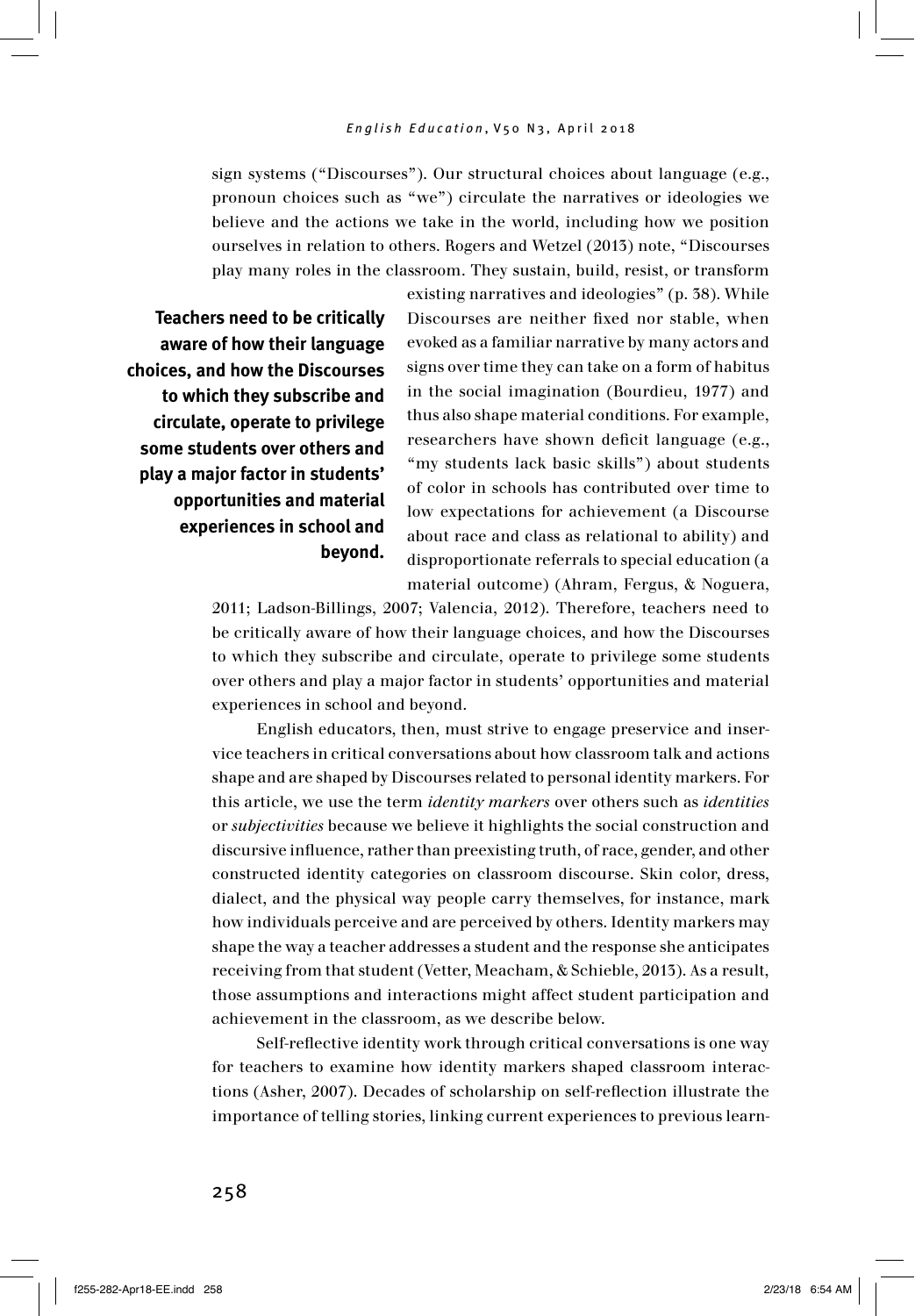ing, and applying what we learn to other contexts (Schön, 1984; Yancey, 2016). Some research suggests generating a language of reflective inquiry, such as narrative starters (e.g., I remember; I wonder; What if), to foster various kinds of reflection that help teachers think about past, present, and future teaching practices (Vinz, 1996). Research into preparing teachers for diverse learners encourages reflection in which "teachers knowing who they are as people, understanding the contexts in which they teach, and questioning their knowledge and assumptions are as important as the mastery of techniques for instructional effectiveness" (Gay & Kirkland, 2003, p. 181). Preparing English teachers who are mostly White, female, middle-class, and English-monolingual (Haddix, 2015) to facilitate critical classroom conversations about racism in literature, for example, must be coupled with locating their own multiple identity positions within a situated context. A White, middle-class, female teacher's understanding of racism (e.g., as interpersonal versus structural) is influenced by the Discourses she has been socialized into through the home, community, schools, and other institutions (Mosley, 2010). Without a fully conceived understanding of their own identity positions, English teachers may shape critical conversations in ELA classrooms in ways that are representative of unintended stereotypes or limited understandings about structural forms of privilege and oppression (Schieble, 2012). Engaging in and fostering critical conversations involves a constant process of self-reflective identity work for everyone involved.

#### Discourse Analysis as a Tool for Teacher Identity Work

Discourse analysis can be used as a tool for the reflective identity work described above. In education research, discourse analysis has been primarily applied as an analytic method for examining teacher and student talk through analysis of classroom transcripts and ethnographic methods (Bloome et al., 2004; Cazden, 2001; Rex & Schiller, 2009; Rogers, 2003). We define discourse analysis as the study of how people use discourse for a purpose and to position themselves in strategic ways to belong to a particular social group. This broad term is typically used to describe methods of study about how language is used in texts and contexts (Cazden & Beck, 2003; Fairclough, 2013; Rex & Schiller, 2009). Because discourse analysis is concerned with language as a social phenomenon, it can be used to help people reflect and engage in conversations (Rex & Schiller, 2009). To date, research is relatively scarce about how and to what effect discourse analysis is used as a tool in the preparation and support of preservice and inservice teachers, though a few studies have documented how applying discourse analysis builds preservice teachers'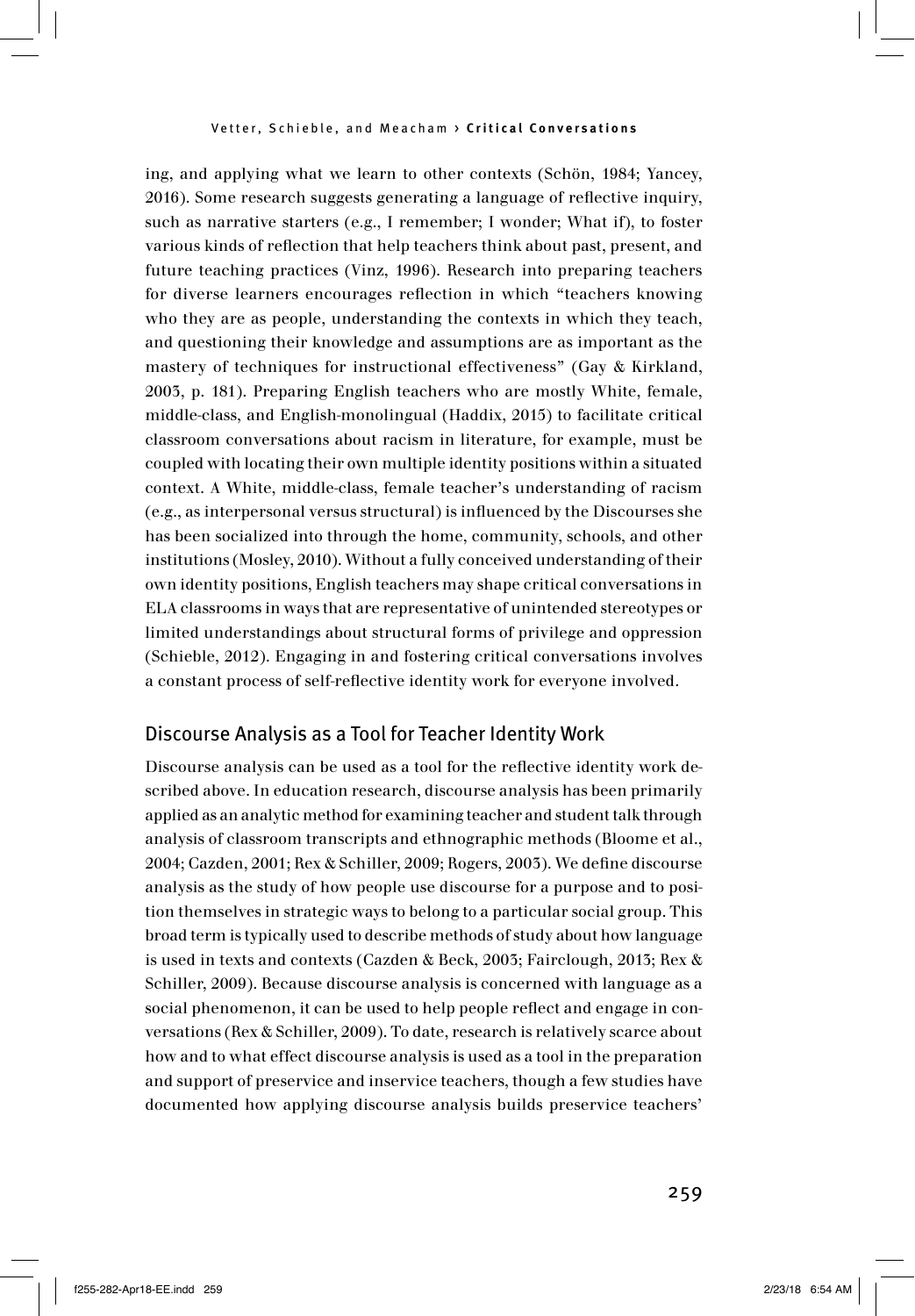understandings (Pimentel, 2010; Rex & Schiller, 2009; Schieble, Vetter, & Meacham, 2015). Pimentel (2010) introduced critical discourse analysis (CDA) in a graduate multicultural education course to help preservice teachers explore race talk in two Hollywood films portrayed as antiracist: *Stand and Deliver* and *Freedom Writers*. She found the graduate students used CDA to uncover ways that these films portrayed problematic discourses about race and class, including defeatist ideas about Latinos/Latinas and achievement, White race and class superiority, and discourses about White teachers as saviors. Pimentel also found that her former preservice teachers contacted her after the course was completed to share other ways they saw racist discourses operating in texts and other films.

In another study with classroom teachers, Rex and Schiller (2009) argued that encouraging teachers to study their own classroom discourse in a teacher research group increased awareness about interactions related to their practice. For instance, one inservice teacher used discourse analysis to reframe situations from student behaviors to teacher action. Such an approach shifted language from a "kids can't" to a "let's try" approach. To extend this work, we engaged in a study using discourse analysis, coupled with an identity framework, to help preservice English teachers in a student teaching seminar examine videos of their practice to determine how their practice matched with their desired teaching identities (Schieble et al., 2015). This study found preservice teachers struggled with alignment and revealed discourse analytic tools were generative in helping them reflect on and analyze their practice and develop strategies to match who they desired to be in the classroom with what they did in practice.

We build on this work by exploring how preservice English teachers used discursive strategies to critically examine their identity positions and the influence of these positions in the classroom. We are interested in the content of such conversations—the Discourses about race or class that surface (e.g., colorblind Discourses about race)—but more so in the discursive strategies that preservice teachers exhibit during such critical conversations. By identifying discursive strategies, teacher educators can better understand how participants enter and sustain a critical conversation. With that information, teacher educators can become better facilitators of such dialogue.

### **Theoretical Framework**

We draw from the interrelated theoretical perspectives of critical literacy and racial literacy to help us define, recognize, and analyze the critical conversations in this study. Critical literacy is an evolving concept that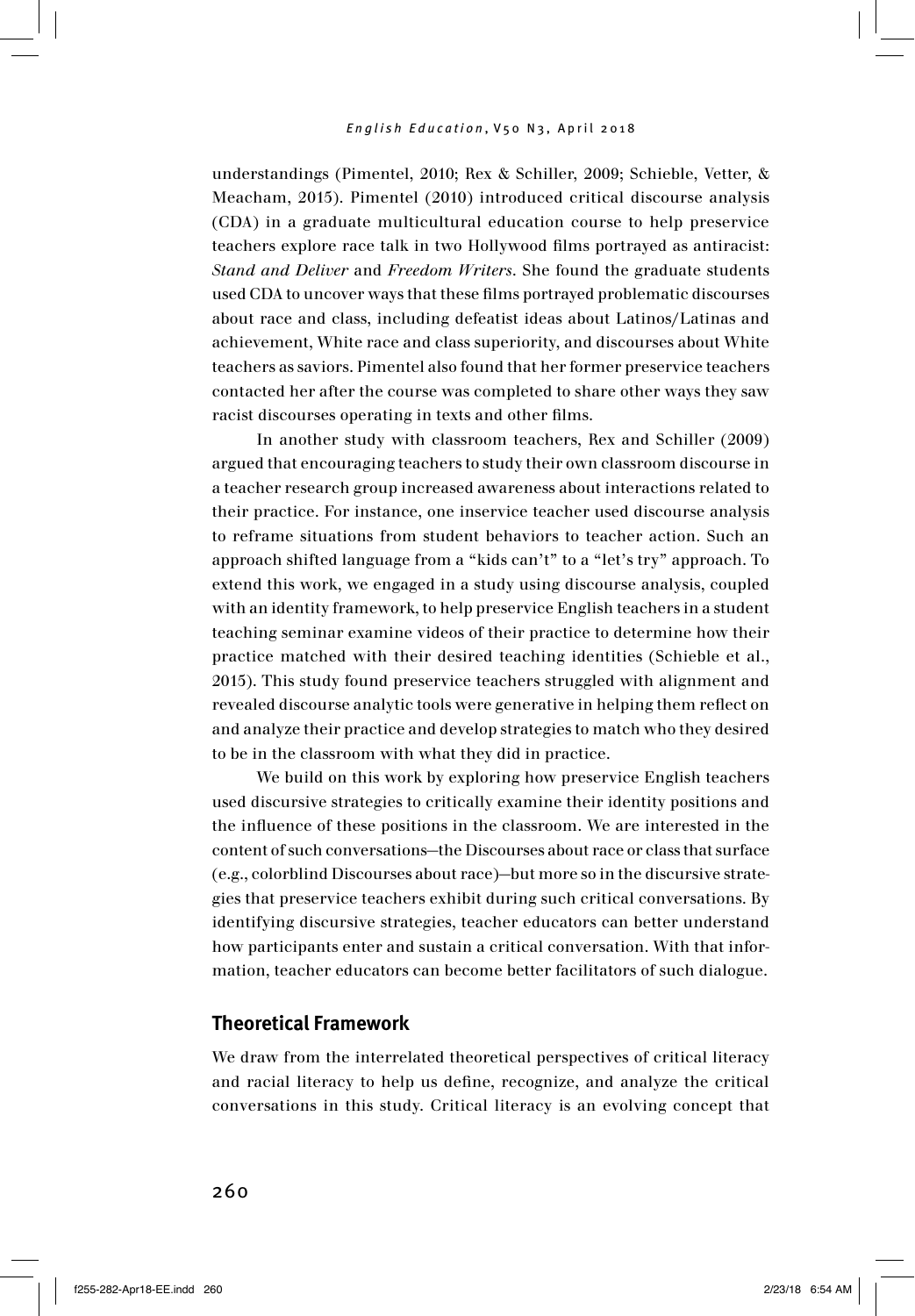opens opportunities for people "to read both the word and the world in relation to power, identity, difference and access to knowledge, skills, tools and resources" (Janks, 2013, p. 227). This framework asks students to analyze messages inherently present in any form of text, to critique themes of power and oppression, and to develop a broader perspective of their social and cultural world (Freire, 1970; Street, 1984). For this study, we draw from Lewison, Leland, and Harste (2015) who define critical literacy as having the following four dimensions of critical social practice: (a) disrupting the commonplace, (b) considering multiple viewpoints, (c) focusing on the sociopolitical, and (d) taking action to promote social justice. We use Lewison et al.'s four dimensions as a lens to interpret the ways preservice teachers engage in dialogue about how markers of difference shaped classroom talk and events.

Racial literacy, also an evolving concept, fosters occasions for students to develop literacy related to the ways in which racism pervades our social, cultural, material, and political worlds (Guinier, 2004; Rogers & Mosley, 2006; Sealy-Ruiz, 2011; Skerrett, 2011). We build notions of racial literacy into our framework because of explicit attention this concept provides to interpreting the structural and economic conditions within a critical social practice. Theories of racial literacy focus on race while also recognizing the intersectionality and fluidity of race, class, gender identity, sexual orientation, and other markers of difference, which is our focus. To practice racial literacy, individuals engage in the following practices (Bolgatz, 2005): (a) hear and appreciate diverse and unfamiliar experiences, (b) recognize how to ask questions, (c) view racism as structural rather than individual, (d) engage in talk even when it is difficult or awkward, (e) challenge undemocratic practices, (f) understand that racial identities are learned, and (g) facilitate problem-solving within the community (Twine, 2004).

### **Methodology**

We used both elements of critical and racial literacy to answer the following question: What kinds of discursive strategies did preservice teachers use in a university seminar to examine how identity markers shaped classroom interactions during student teaching? We were particularly interested in specific discursive strategies that the preservice teachers used to enter critical conversations and anticipated that such knowledge would help us as teacher educators facilitate deeper critical conversations in our university classrooms.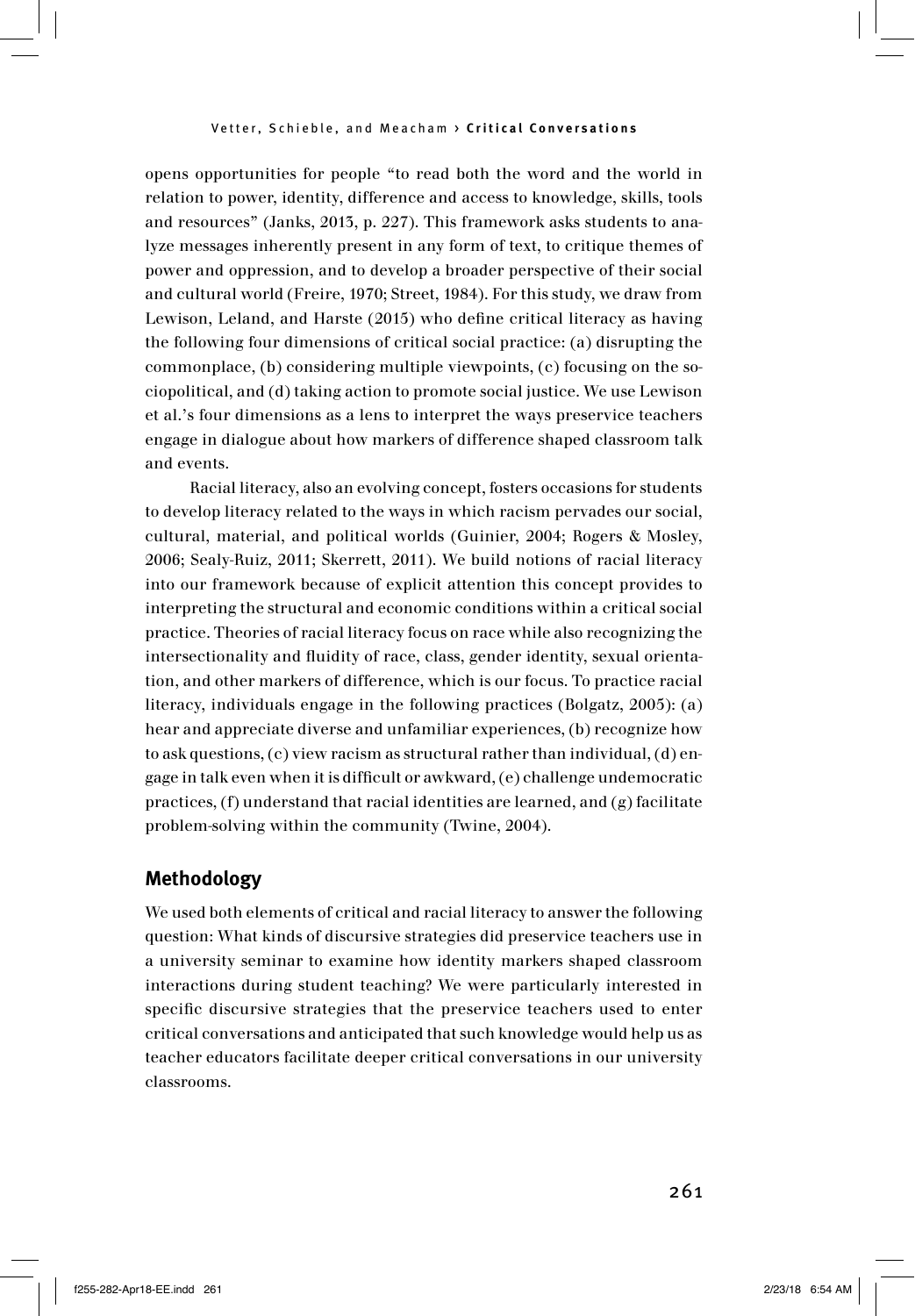### Participants and Context

We conducted a qualitative study with 12 English preservice teachers enrolled in a university-based teacher education undergraduate program in the southeast United States. Ten of those preservice teachers were White and two were African American; nine were female and three were male. Most came from a middle-class background based on the information they shared with us during discussions. We were not knowledgeable about preservice teachers' sexual orientation. Most preservice teachers grew up in the surrounding area, and approximately 80 percent remained in the area after graduation. All preservice teachers completed a video analysis assignment for the class that required them to use discourse analysis of transcribed classroom interactions to make sense of their identity positions as educators during a student teaching seminar that Amy and Mark taught. For example, preservice teachers were asked to take note of how they positioned themselves as teachers, how they positioned their students as readers/writers, and how students positioned them. Participants were expected to discuss this written analysis in small groups during the weekly seminar meetings (see Vetter & Schieble, 2016, for the assignment). The course occurred during preservice teachers' final semester and included a 10-week student teaching experience in rural, urban, and/or suburban schools. As one White middle-class female and one White middle-class male, we recognize that our identity markers shape these interpretations. In an attempt to make students feel more comfortable engaging in critical conversations about their teaching practices, Amy and Mark video recorded, transcribed, and analyzed their classroom discussions and engaged in a dialogue with preservice teachers using the same protocol that they were expected to use.<sup>1</sup>

### Data Collection and Analysis

Data sources for the study, collected by Amy and Mark, were culled from one weekly meeting during the seminar course and the collection of aforementioned assignments. The focus of the weekly meeting was for preservice teachers to analyze what their transcripts revealed about the ways their personal identity markers shaped and were shaped by classroom talk. To set up critical conversations for this class meeting, Amy and Mark asked preservice teachers to read and discuss "Interacting and Positioning" in Rex and Schiller's (2009) *Using Discourse Analysis to Improve Classroom Interaction* for class the week before. Amy and Mark then asked preservice teachers to set guidelines for their critical conversation. The class created a list of discussion expectations that included behaviors such as "give constructive feedback and respect multiple perspectives." We also used Singleton's (2014) four agreements for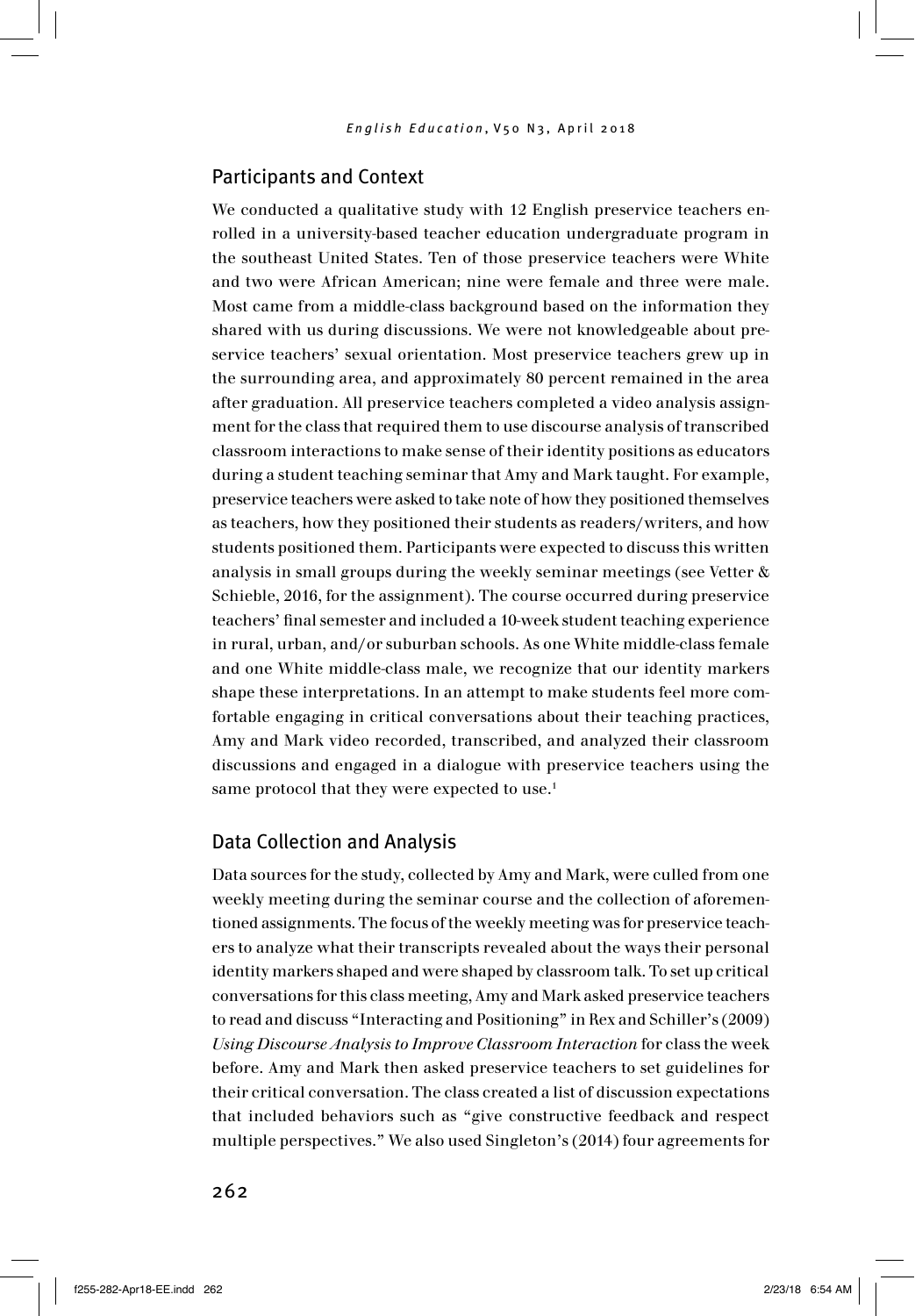talking about race: stay engaged, speak your truth, experience discomfort, and expect and accept non-closure. After discussing what those behaviors might look like in a discussion, Amy shared a few examples of transcripts from critical conversations in her past classes (Vetter & Schieble, 2016). As a whole group, preservice teachers had the opportunity to explore how other preservice teachers talked about the ways in which identity markers shaped classroom interactions. Finally, Amy shared a transcript from her teaching and modeled what a critical conversation might look like with Mark according to the guidelines that the class set.

Preservice teachers then organized into small groups of two or three and watched 5–10 minutes of each other's video-recorded lesson that coincided with the transcript. After watching each excerpt, they discussed their written analysis and reflection, which included the following questions: In what ways did your race, class, gender identity, and sexual orientation shape your teaching and interactions with students? How did these identity markers relate to how you positioned students (considering their identity markers), how students positioned you, and how you positioned yourself? To end, they regrouped as a whole class and debriefed, based on the expectations that students would listen, share multiple perspectives, and collectively provide possible solutions to proposed dilemmas.

Data sources included (a) four audio-recorded small-group conversations (45 minutes each), (b) one audio-recorded whole-group conversation (60 minutes), and (c) 12 video assignments with transcripts that asked preservice teachers to engage in discourse analysis about identity positions (video, reflection, and transcript). For the study reported on in this article, the small- and whole-group conversations were the primary sources of data and the assignments served to triangulate how participants constructed their identity positions and how they reflected on their experiences. Amy transcribed all conversations.

After data were collected, Amy collaborated with Melissa for qualitative data analysis (Merriam & Tisdell, 2015). Together, we used discourse analysis (Bloome et al., 2004; Rex & Schiller, 2009; Rogers, 2003) to analyze the transcripts, which occurred in three phases. For the first phase of analysis, Amy identified segments of talk in the transcripts that aligned with our definition of critical conversations. This coding meant that preservice teachers were engaged in sustained conversation (at least one minute) about how one or more identity markers influenced the context of classroom discourse and shaped their reflections about the event. For example, one preservice teacher engaged in a critical conversation about how gender norms in her home community influenced her perception of power with a male student who she felt challenged her authority in the classroom. She reflected that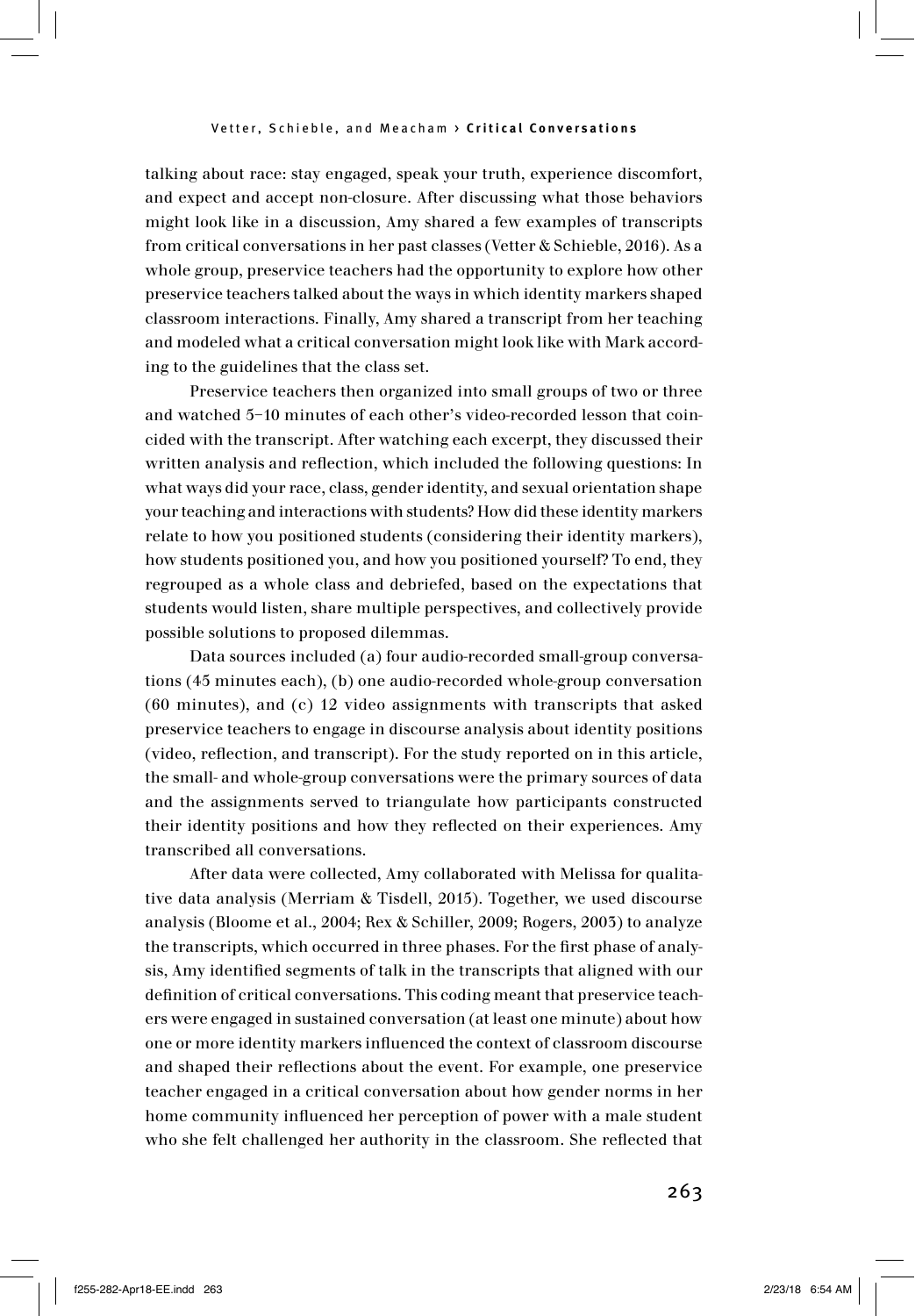traditional norms she learned about being a woman and being passive influenced how she positioned herself in relation to male students who she felt devalued her position of authority.

In the next phase of analysis, Amy and Melissa engaged in a process of collaborative coding (Smagorinsky, 2008) of each critical conversation. Collaborative coding involves researchers working in tandem to "reach agreement on each code through collaborative discussion rather than independent corroboration" (p. 401). Smagorinsky suggests that collaborative coding allows for researchers' knowledge and expertise to emerge in the coding process and produces a more generative and in-depth reading of the data. We read and reread each line of talk and assigned codes brought to the data set informed by critical and racial literacy. To do this, we used characteristics of critical and racial literacy to better understand both the content of the conversations and how people engaged in those conversations. For example, we noted when students engaged in critical literacy by considering multiple viewpoints and/or focusing on sociopolitical issues (Lewison et al., 2015). We also noted when preservice teachers engaged in racial literacy by expressing how racism is structural rather than individual and/or challenged undemocratic practices (Bolgatz, 2005). Across the transcript data set of classroom conversations with the preservice teachers, we identified a total of six critical conversations.

At this point, we had a thorough understanding of the content of the critical conversations, but we wanted to know more about the discursive strategies students used. In other words, *how* did students enter these conversations? For the third phase, we analyzed for specific discursive strategies, using the codes described above, that preservice teachers were using to enter critical conversations. To determine these strategies, we took note of the active ways teachers entered conversations. For example, we noted that in many places preservice teachers *articulated* how an identity marker shaped a classroom interaction ("Working at Stuart High School, I have to think often about how my identity as a White person affects their learning"). From this analysis, we collapsed the list of discursive strategies based on the general frequency or pattern of each discursive strategy. We applied more than one code in some instances when the talk represented multiple discursive strategies. This analysis helped us to clearly define each discursive strategy that resulted in the 10 that we illustrate in Table 1. There we note the frequency in which preservice teachers used the discursive strategies during both small- and whole-group discussions and include an example illustrative and typical of the data we collected. These strategies are gerunds, which suggests the active and improvisational nature of classroom interactions.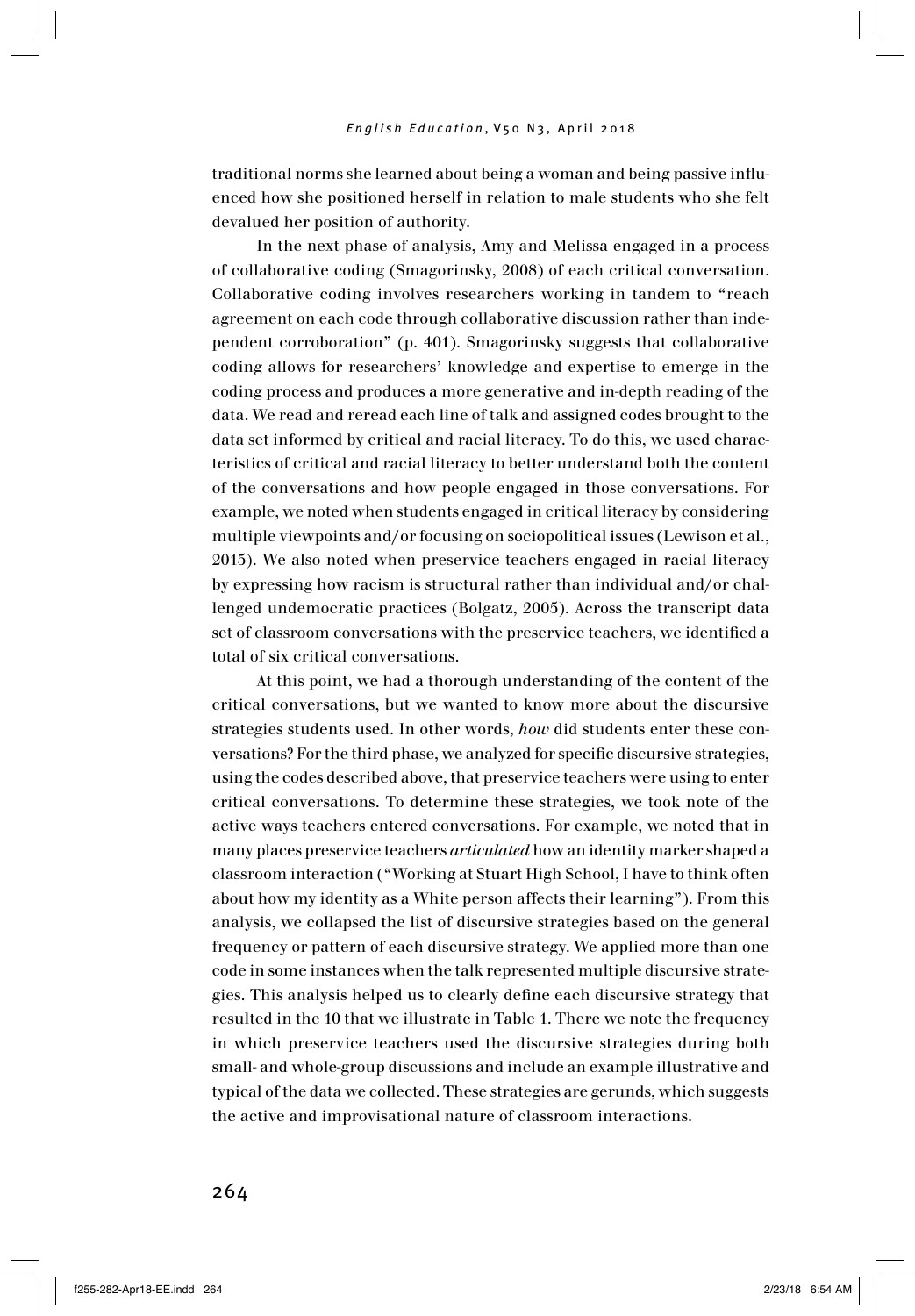**Table 1.** Discursive Strategies of Critical Conversations

| Table 1. Discursive Strategies of Critical Conversations   |                                                                                                                                                                                                                             |                                                                                                                                                                                                                                                                                                                                                                                                                                                                                         |
|------------------------------------------------------------|-----------------------------------------------------------------------------------------------------------------------------------------------------------------------------------------------------------------------------|-----------------------------------------------------------------------------------------------------------------------------------------------------------------------------------------------------------------------------------------------------------------------------------------------------------------------------------------------------------------------------------------------------------------------------------------------------------------------------------------|
| <b>Discursive</b><br>strategies                            | Description                                                                                                                                                                                                                 | <b>Example</b>                                                                                                                                                                                                                                                                                                                                                                                                                                                                          |
| <b>Noticing and</b><br>Naming<br>(8 instances)             | Acknowledging that identity<br>markers shape classroom interac-<br>tions.<br>Identifying a particular identity<br>marker that is shaping an event.                                                                          | Amy: For him, there was some sort of connection. He was<br>making the assumption that kids were going to respect<br>males more.<br>Evan: That's what they tell you at school. I'm sure that<br>you've all heard that, but that is what they tell me. And<br>I'm not sure that I like that statement.                                                                                                                                                                                    |
| <b>Relating</b><br>(3 instances)                           | Making sense of how identity<br>markers shape teaching practices<br>and interactions through personal<br>experience and resources.                                                                                          | Tori: It's strange because from my own schooling experi-<br>ence it was always the girls who were willing to talk and<br>the boys who want the one-on-one attention yet in my<br>classes now it has always been the girls will not speak up<br>and the boys are the ones who answer.                                                                                                                                                                                                    |
| Connecting<br>to teaching<br>experiences<br>(10 instances) | Sharing teaching experiences to<br>make sense of how identity mark-<br>ers shape teaching practices and<br>interactions.                                                                                                    | <b>Elaine:</b> I think that it's sounding true of your observa-<br>tion, from what you've seen. Because I've observed<br>similar things. I only have CP kids. And I had honors last<br>semester. I see that the CP kids are not interested in com-<br>munity building. They are not interested in getting high<br>achieving, and I think that is a stigma that we have about<br>that type of student who is in that class.                                                              |
| <b>Expressing</b><br>dilemma<br>(6 instances)              | Expressing a dilemma related to<br>identity markers shaping class-<br>room interactions.                                                                                                                                    | <b>Detrek:</b> There was a big push for AA achievement. All of<br>my honors classes are dominated by African Americans.<br>Um, and it has been a struggle for Ms. L. and myself<br>to make them successful while still maintaining rigor<br>because this is an honors English class.                                                                                                                                                                                                    |
| Monitoring<br>(3 instances)                                | Being mindful of language used<br>and how it positions students'<br>identities and communities.<br>Not just responding, but thought-<br>fully deciding how to respond<br>(Lewison et al., 2015).                            | <b>Maggie:</b> One time, we were talking about going to a gro-<br>cery store and watching what kind of words we say. And<br>they asked me what kind of grocery store that I go to. Do<br>you go to a ghetto grocery store? And I said that I didn't<br>know what a ghetto grocery store was. I mean I didn't<br>want to throw out a grocery store, like I go to the [Good<br>Food Grocery Store] by the [Stadium]. And then they say<br>oh that's nice, what do you mean that's ghetto? |
| <b>Strategizing</b><br>(4 instances)                       | Talking about how to make<br>changes toward equity based on<br>the discussed dilemmas.                                                                                                                                      | Amy: So what can you do to try to fix that?<br><b>Evan:</b> Pay attention more but also with setting up the<br>classroom for more facilitation. She has her classroom<br>set up so that we can see all of their faces.                                                                                                                                                                                                                                                                  |
| <b>Articulating</b><br>(6 instances)                       | Articulating thoughts outside<br>of what is commonly viewed as<br>natural and recognizing com-<br>monsense power relationships<br>that privilege certain people over<br>others (Fairclough, 1989; Lewison<br>et al., 2015). | <b>Emmie:</b> It's something that you realize that society has<br>placed on you. It's like you said. You are born a White<br>person, but you also learn to be a White person. Working<br>at Stuart I have to think often about how my identity as a<br>White person affects their learning.                                                                                                                                                                                             |
| Questioning<br>(6 instances)                               | Posing questions that help foster<br>critical conversations. This in-<br>cludes questions about how and<br>why identity issues are structural<br>rather than individual.                                                    | Elaine: Are most of your students in your honors class<br>similar to you?                                                                                                                                                                                                                                                                                                                                                                                                               |
| <b>Sharing and</b><br>listening<br>(10 instances)          | Sharing and listening to multiple<br>perspectives from each other in<br>ways that help them make sense<br>of identity markers.                                                                                              | Mary: And I have realized that girls are more willing to<br>talk with me if it is on a one-on-one level rather than in<br>front of the whole class, which I can identify with.                                                                                                                                                                                                                                                                                                          |
| Hedging<br>(6 instances)                                   | Hesitate and/or qualify state-<br>ments to indicate discomfort and/<br>or uncertainty.                                                                                                                                      | Maggie: So in my reflection I talked about how race and<br>class have more of an impact in my CP class than in my<br>honors class. So, I don't know if that is a really bad thing<br>to say, but                                                                                                                                                                                                                                                                                        |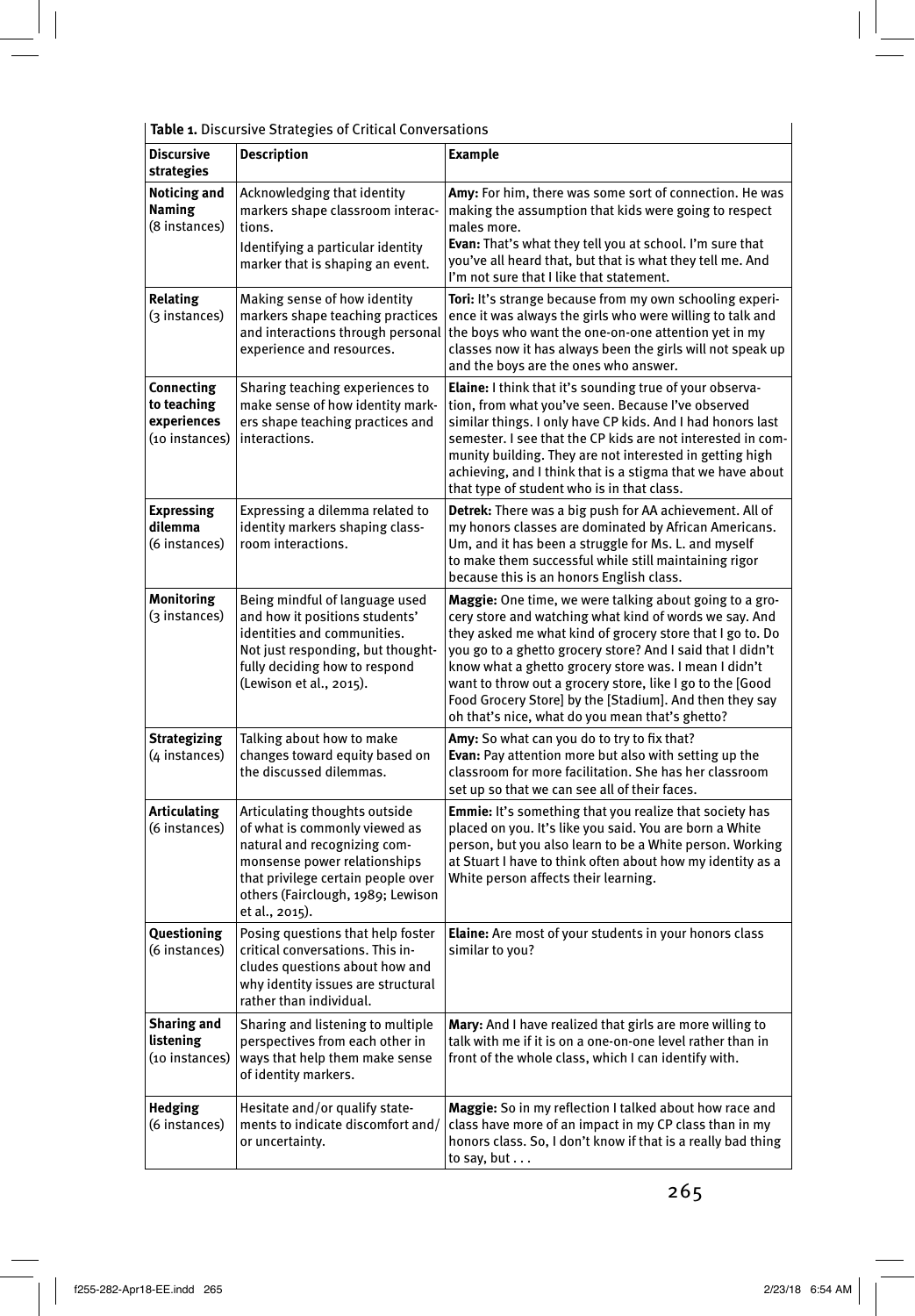### **Findings**

Findings from the study indicated that preservice teachers employed 10 discursive strategies to engage in critical conversations: (a) noticing and naming, (b) relating, (c) connecting to teacher experiences, (d) monitoring, (e) strategizing, (f) articulating, (g) questioning, (h) sharing and listening,

**Identifying these 10 strategies gave us insight into how English preservice teachers entered critical conversations, which helped us determine what is needed to potentially support and better facilitate such dialogue in teacher education courses** (i) expressing dilemmas, and (j) hedging. Identifying these 10 strategies gave us insight into how English preservice teachers entered critical conversations, which helped us determine what is needed to potentially support and better facilitate such dialogue in teacher education courses. Below, we discuss three excerpts from critical conversations that illustrate how preservice teachers used all of the above discursive strategies to enter dialogue and develop critical

understanding, noting places where we felt there were missed opportunities to explore structural inequalities. In the discussion section, we develop those missed opportunities into recommendations for fostering more complex critical dialogue.

### Critical Conversations: Teacher Beliefs about Students' Social Class and Achievement

The following excerpt is from a small-group discussion that involved Maggie and Elaine (all names are pseudonyms), both White females student teaching in a suburban school, and Detrek, an African American male student teaching in a suburban school. Elaine used four discursive strategies, described below, to enter a critical conversation about how socioeconomic class played a part in a specific classroom interaction. She said:

I have several students who are from Iraq or Palestine whose first language is Arabic. I have a few students who come from Asian countries, one who is a second language learner, and then I have African American students and I have White students. So, it's a fairly diverse mix. So in terms of socioeconomic status, most of them are in the lower status. We haven't really talked about it but one time, we were talking about going to a grocery store and watching what kind of words we say. And they asked me what kind of grocery store that I go to. "Do you go to a ghetto grocery store?" And I said that I didn't know what a ghetto grocery store was. I mean I didn't want to throw out a grocery store, like I go to the [Good Food Grocery Store] by the [Stadium]. And then they say, "Oh that's nice! What do you mean that's ghetto?" I don't know if that has anything to do with it, but it definitely could.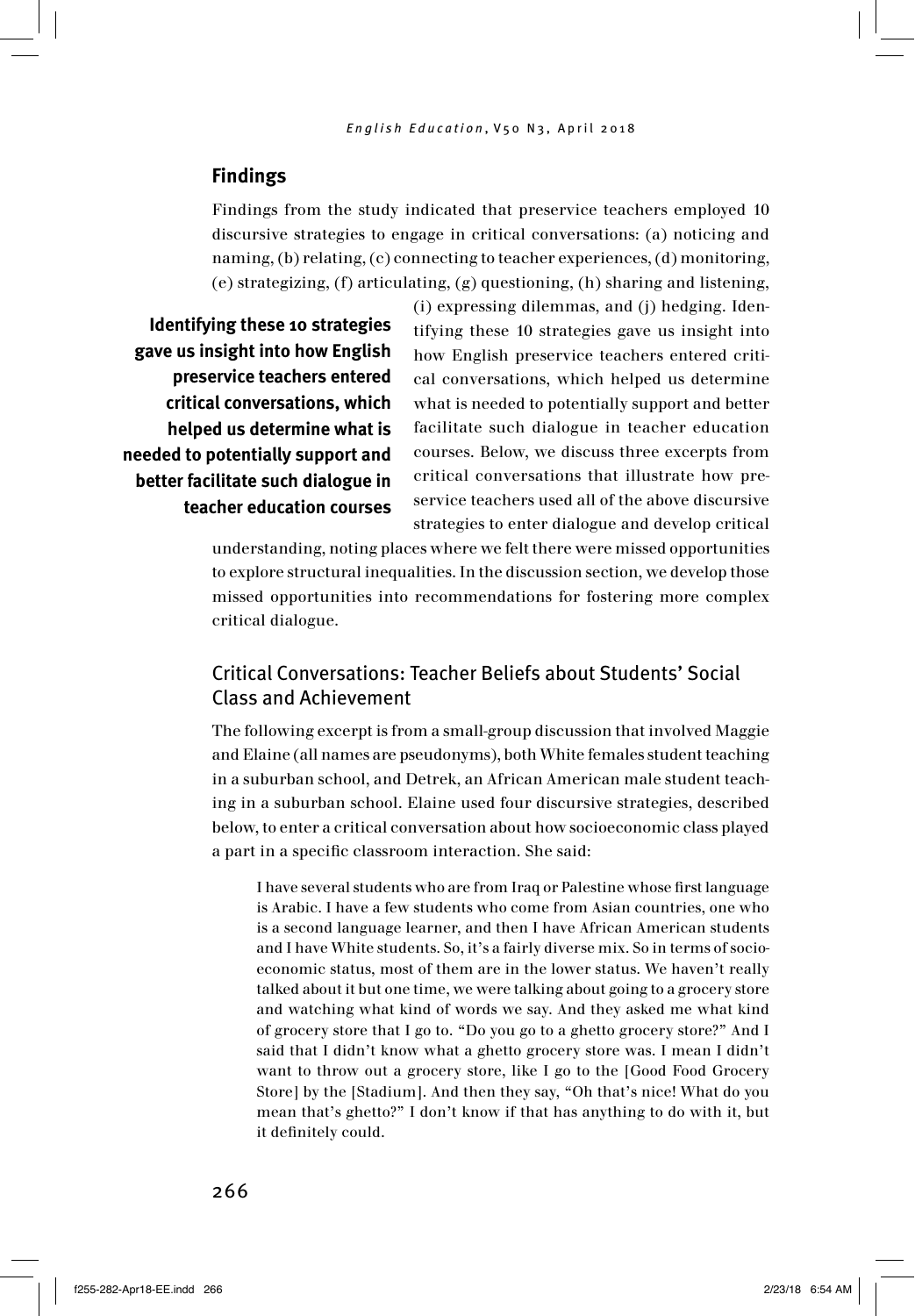In this excerpt, Elaine used the discursive strategy of *connecting to a teaching experience* (a time when her students asked her if she went to a "ghetto" grocery store) to make sense of how social class shaped an interaction. The students' question ("Do you go to a ghetto grocery store?") reflects the structural condition of low-income communities that often do not have access to fresh or abundant food supplies compared with affluent communities. Elaine, then, described how she *monitored* her talk, a discursive strategy, so that she did not position herself and her students in negative ways. Rather than naming a particular grocery store located in a community where her students may live or be familiar with as "ghetto," the discursive strategy of *monitoring* allowed her to be mindful of how her language might position students' identities and communities. By telling this story, she also used the discursive strategy of *noticing and naming* how issues of class divided her and her students, with her being part of a higher socioeconomic status. Through this talk, Elaine practiced critical literacy in the university classroom by engaging in difficult talk about social class with her peers and attempting to raise questions about how to handle such interactions. With that said, Elaine used the discursive strategy *hedging* by saying she was not sure if her interaction with students had anything to do with issues of class. Such hedging indicated her hesitation and uncertainty about recognizing and articulating such interactions. Having the space, however, to hedge allowed Elaine to engage in the difficult and sometimes awkward talk of a critical conversation.

We recognize that Elaine's discursive strategies do not come easy and they illustrate her engagement in critical and racial awareness. We wonder what we could do in the future to foster even richer critical conversations. We plan to strategize with preservice teachers about possible ways they could have more nuanced discussions about issues of class. For example, we could use this transcript to ask questions, such as, "What are some other possible responses to the students' question about attending a 'ghetto' grocery store?" and/or "What kind of learning opportunities might this open?" While Elaine was self-reflective in sensitive ways about not positioning students' social class or communities negatively, her hesitancy about how to address the question also prevented an opportunity for the class to explore structural conditions in the community that link social class and food access. We could also follow up with information about the history of the word *ghetto* and how such language is used to represent the divisiveness of social class.

As the small-group conversation progressed to Maggie's lesson, Maggie and Elaine used eight discursive strategies to discuss reasons behind perceived differences between honors and CP (College Prep) classes. At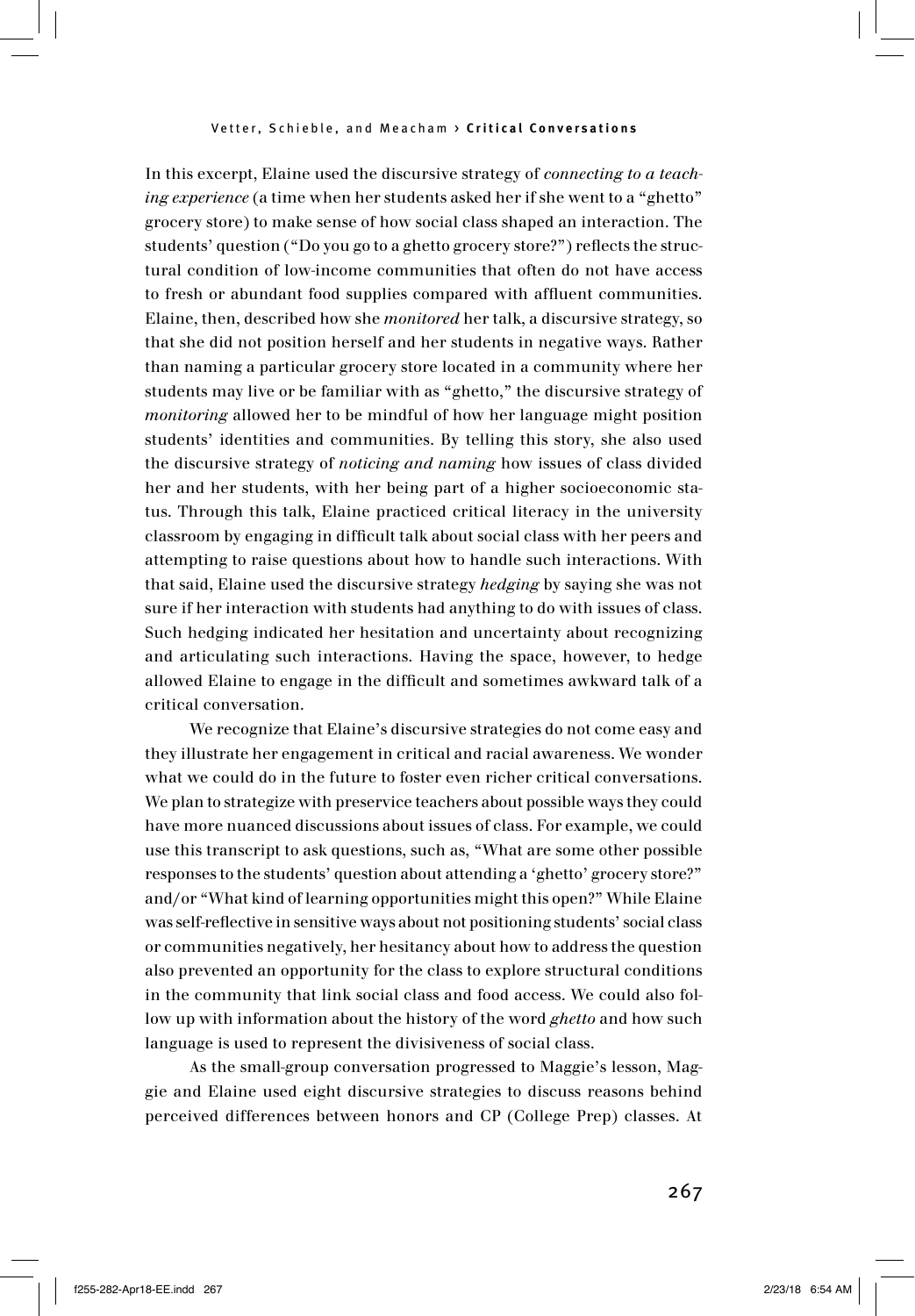Maggie's school, CP classes included students who were at grade level but were not in advanced courses.

**MAGGIE:** So in my reflection I talked about how race and class have more of an impact in my CP class than in my honors class. So, I don't know if that is a really bad thing to say, but—

**ELAINE:** Are most of your students in your honors class similar to you?

**MAGGIE:** No. I think that the main difference is their dedication to school. Or the drive to want to get good grades. I feel like the honors classes are more focused on developing a community and learning. I don't know—is this sounding bad?

**ELAINE:** I think that it's sounding true of your observation, from what you've seen. Because I've observed similar things. I only have CP kids. And I had honors last semester. I see that the CP kids are not interested in community building. They are not interested in achieving, and I think that is a stigma that we have about that type of student who is in that class—but I do think that there is a culture of, of teachers believing that CP students are of lower social class and that they don't want to achieve. Maybe there is more to it than that. But I have definitely gone through the same thing of seeing this huge difference of CP students depending on the class. Not necessarily dependent on race or class, because in this class I have students who are from White privileged backgrounds and yet are some of the students who do the least work.

Throughout the conversation, Elaine and Maggie used the discursive strategy *sharing and listening* to discuss multiple perspectives that helped them make sense of how identity markers (their own and their students) shaped classroom interactions. This strategy allowed them to validate ("I think that it's sounding true") each other's comments. Maggie and Elaine both used the discursive strategy *expressing dilemmas* by discussing their perceived divide between honors and CP students. Maggie also used the discursive strategy of *noticing and naming* ("race and class have more of an impact") to acknowledge how race and class influenced her CP class more than her honors class. Next, she used *monitoring* as a discursive strategy to question the statements she was making about honors students ("I don't know—is this sounding bad?"). By being mindful of the language she used and how it could potentially position students, she opened opportunities for Elaine to share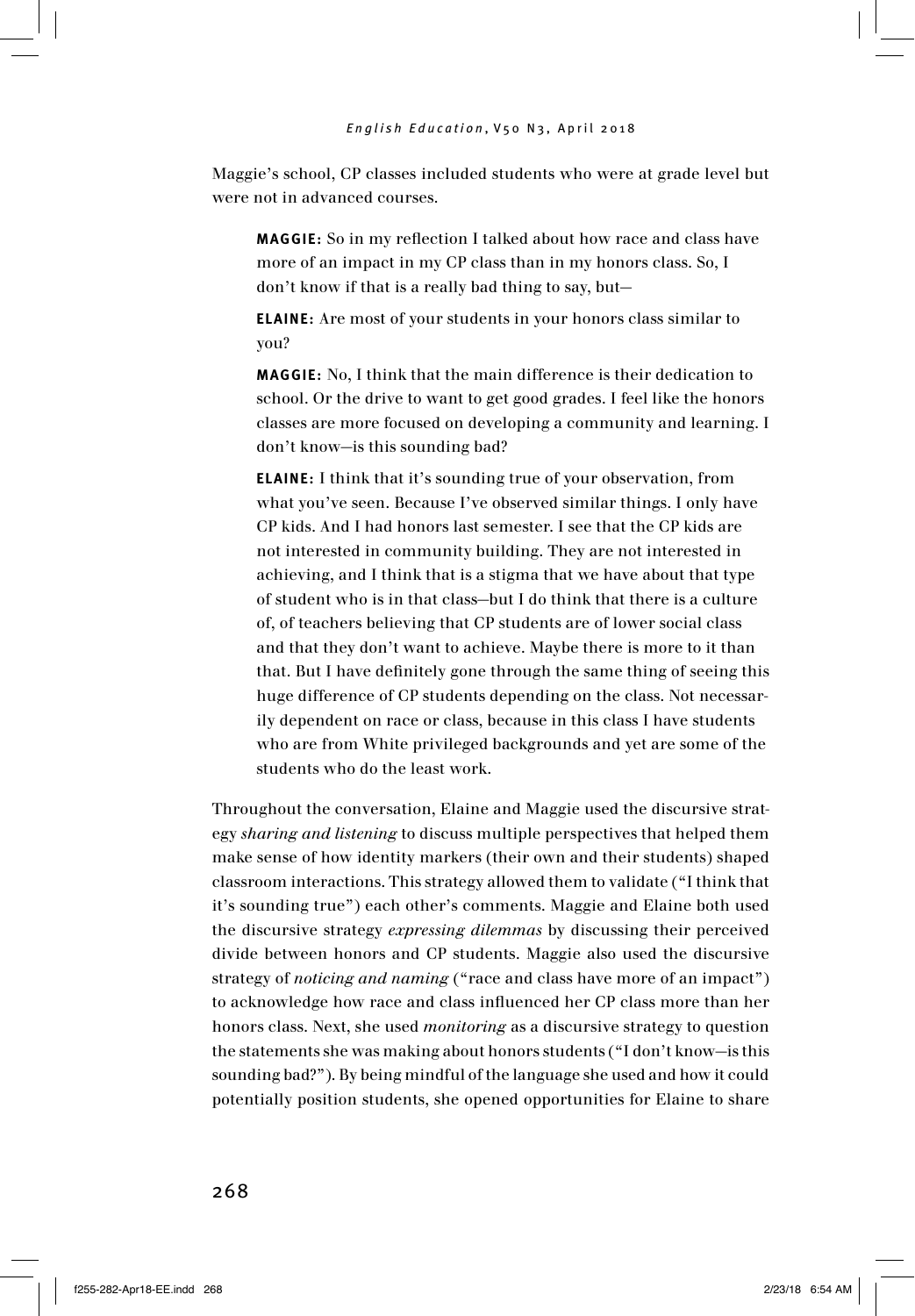another perspective. For Maggie, this was one way to engage in difficult talk about stereotypical perceptions of CP and honors students. Such statements and short pauses, indicated by dashes in the transcript, are also an example of the discursive strategy *hedging* ("So, I don't know if that is a really bad thing to say"), which Maggie used to illustrate her discomfort and uncertainty about talking about issues of race and class. In particular, both preservice teachers talked around race by asking "Are most of your students in your honors class similar to you?" rather than directly asking how race shaped her classroom interactions. This uncertainty continues, as described below.

Elaine responded by using the discursive strategy of *connecting to a teaching experience* ("I've observed similar things"). Next, she used two discursive strategies, *articulating* and *questioning*, to disrupt some commonplace notions about CP students as less dedicated because teachers have low expectations for them ("they don't want to achieve"). By raising this point, Elaine recognized that the system of leveling students in schools causes some educators to privilege certain students over others based on assumptions teachers have about them. Here, Elaine recognized the ways identity markers influence material conditions for students in schools, a deeper and more critical understanding of the issue as structural rather than individual, problematizing in some ways their conversation about student motivation to achieve.

Toward the end of her discussion, however, she shared a teaching experience that appeared to validate the perception that she questioned above (that CP students do not want to achieve). From her experience, she saw a "huge difference of CP students." She then commented that she did not think race or class shaped students' drive to achieve in her classroom based on her observations ("Not necessarily dependent on race or class"). Here, Elaine appeared to go back and forth between taking a colorblind approach and focusing on the deficits of students (e.g., not interested in achieving) to recognizing that a teacher's perspective plays a part in that dilemma (e.g., power of teacher assumptions) and that socioeconomic class shapes those assumptions ("teachers believing that CP students are of lower social class and that they don't want to achieve"). That uncertainty is amplified by her shift between "we" (indicating that she is complicit) to othering the assumptions to "teachers." She appeared to be struggling with taking ownership of her assumptions about the students she teaches.

Above, Elaine and Maggie certainly engaged in a critical conversation; however, both struggled to talk about the systemic ways in which leveled classes are related to the identity markers of students. To help students think more critically about these interactions, a practice that we recognize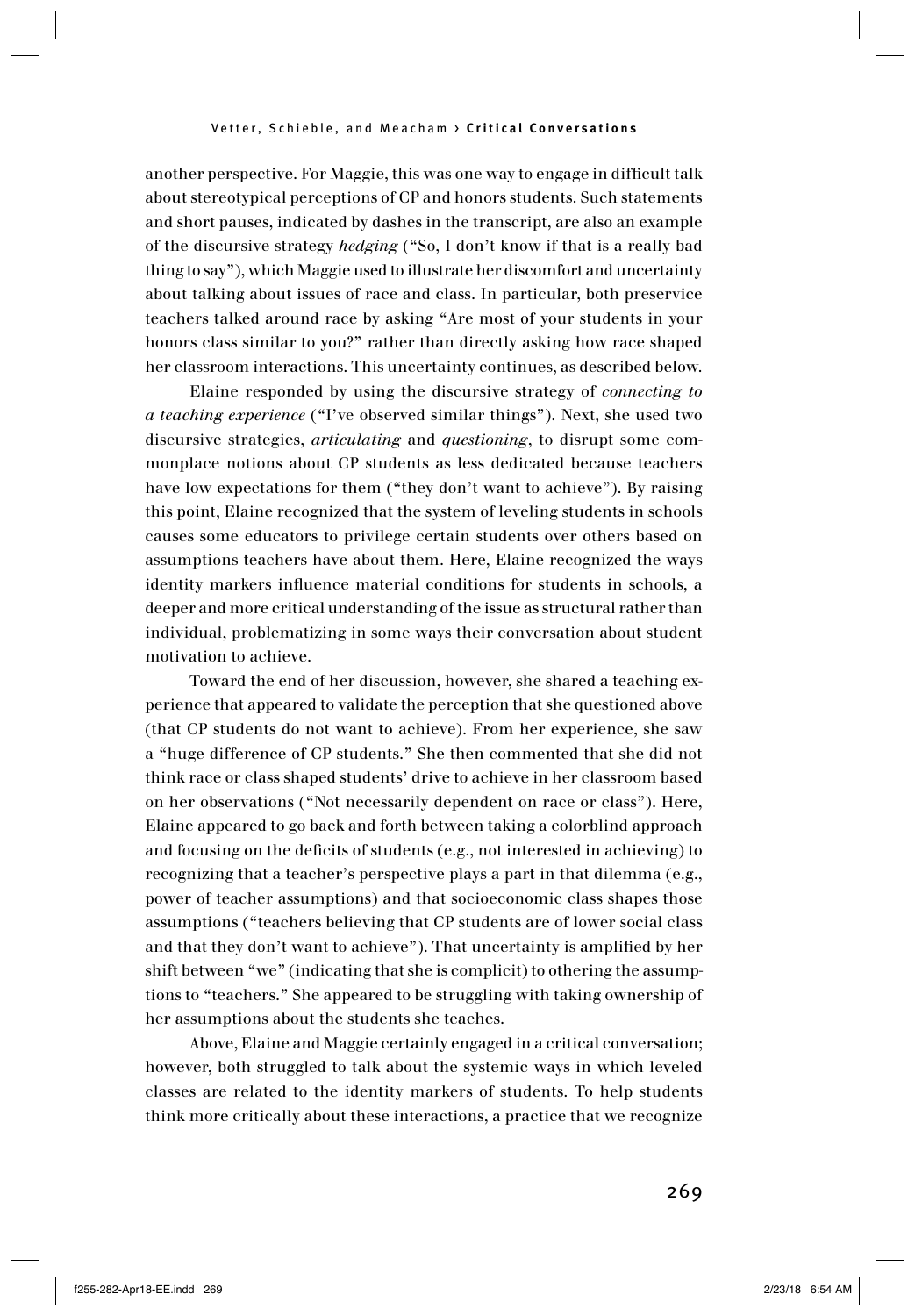is difficult, we would provide more guided reflection (Gay & Kirkland, 2003) in the future. For example, as instructors, we could use this transcript to model the discursive strategy of questioning to build on Elaine's comment, "Maybe there is more to it than that." Questions such as, "What could be the 'more to it' that you are referring to? What is the history of the school community? What are the economic or political conditions that might have influenced circumstances related to race or class?" Such questions, in both small and large groups, could help students make sense of how institutions constrain and enable students' opportunities to learn that seem unclear to them at that moment.

We also recognize that Detrek, an African American male, did not participate in this portion of the conversation with Maggie and Elaine even though he was part of the small group. We are unsure of the reasons behind his silence; however, his behavior was out of the ordinary. As a person who

**Seeing myself with him on the video and me apologizing to him, I was like** *what is going on***? He is the homecoming king and he is a senior and he looks like he is in his mid-20s. And I grew up in a very strict Christian environment and I was taught that I should defer to men.**  was typically talkative and opinionated during classroom discussion, we wondered what was keeping Detrek quiet during this particular conversation. Although we do not have data to support an interpretation, we can speculate that he was uncomfortable contributing to a conversation that focused on the perceptions of two White preservice females, an experience very different from his own. We understand the complex social and cultural dynamics involved in such a dialogue. In the future, we will strive

to talk more openly about the direction the discussions are going. In other words, we want to make sure that one student is not asked to represent the experiences of an entire group and/or that most of the discussion is not spent on the experience of one particular group (e.g., the experience of White teachers).

#### Critical Conversations: "My Upbringing Influences My Classroom"

During a whole-class conversation, Amy asked the class what they learned about how specific identity markers shaped classroom interactions. Lori, a White female who student taught at a rural school, said the following:

I have a student who challenges me each and every day. He challenged me in my video and I did not handle it appropriately. And the very next day I was observed and he did a lot of ridiculous things while Ms. P. was there. And she told me that I needed to be more authoritative with him and the class as a whole. And it was something that I knew I needed to work on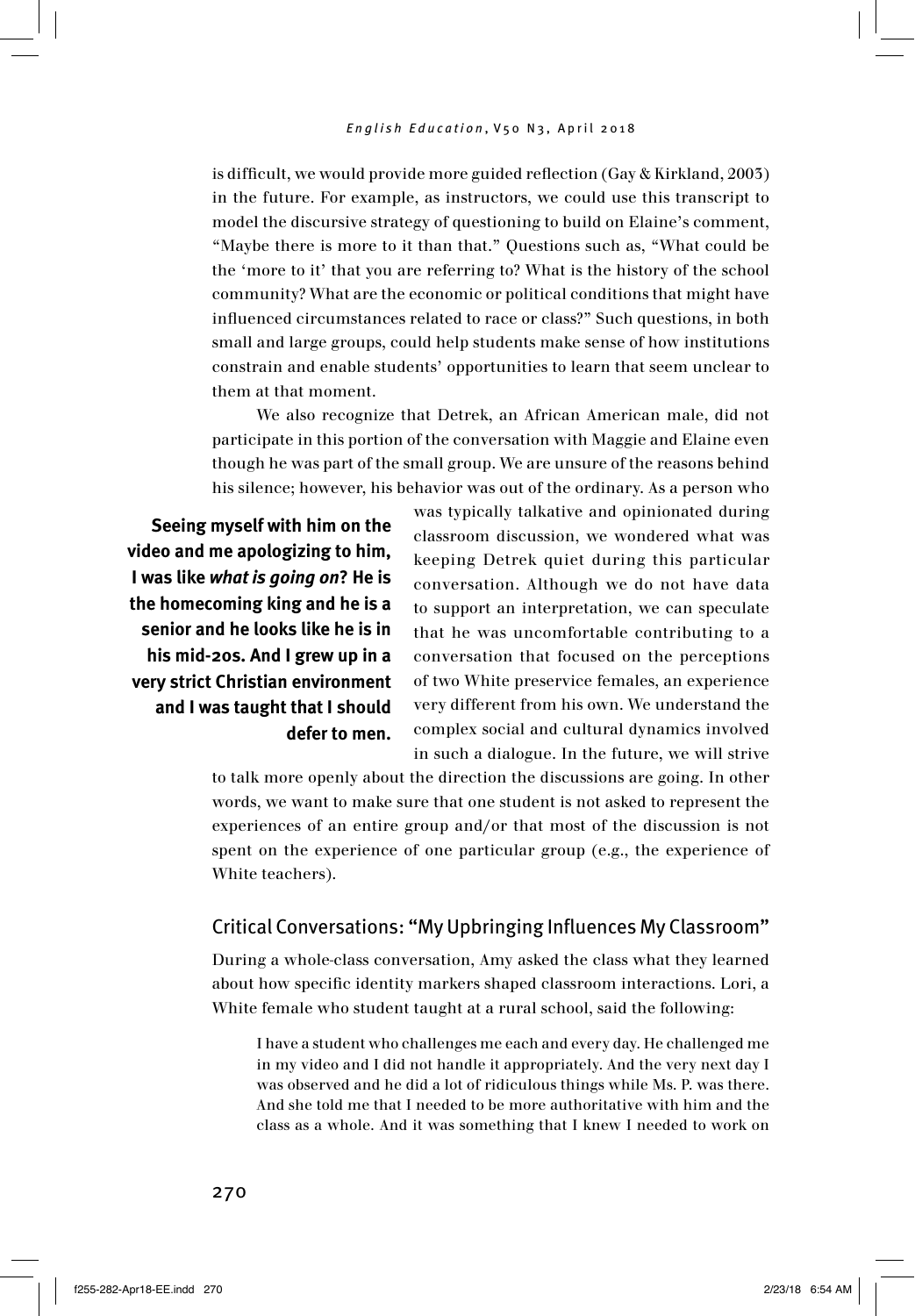but seeing myself with him on the video and me apologizing to him, I was like *what is going on?* He is the homecoming king and he is a senior and he looks like he is in his mid-20s. And I grew up in a very strict Christian environment and I was taught that I should defer to men. And I don't feel like I do that with all of my students . . . I mean he hasn't been disrespectful, or he hasn't stopped other people's learning but he controls things that he shouldn't control. And it made me realize that my upbringing influences my classroom because I'm letting him guide the learning environment.

In this excerpt, Lori used six discursive strategies to engage in a critical conversation. First, she entered the conversation by using the discursive strategy of *connecting to a teaching experience* ("I have a student who challenges me"). By doing this, she was *expressing a dilemma*, another discursive strategy, for the listeners ("He challenged me . . . and I did not handle it appropriately"). Next, Lori used the discursive strategy of *relating* by making sense of gendered discourses through a personal experience. Specifically, she described her interactions with a male student whom she found challenging to be related to her upbringing in a "strict Christian" background that taught her to "defer to men." When Lori self-reflected by asking herself, "what is going on?" she answered by *noticing and naming* gender Discourses as shaping her teaching practices. Lori also used the discursive strategy *articulating* to recognize how a commonsense power relationship within her culture privileged males over females ("my upbringing influences my classroom"). This strategy allowed her to verbalize how her identity as a woman was learned from her cultural background.

As seen in the next excerpt, Lori strategized about how to take on a new position of authority in front of this male student. To further facilitate dialogue, Amy asked Lori if she developed any ways to solve her dilemma. Lori answered:

After Ms. P.'s observation, I made a list of classroom expectations, which I should have done at the beginning of the semester but I did not. And he has hated me since then because he doesn't run the room. And the expectations were worded appropriately with a positive spin but he recognized what they were and he doesn't like it and he doesn't participate in class at all right now. But it's just a transition right now.

In this example, Lori used the discursive strategy *strategizing* to discuss possible ways to develop a more authoritative relationship with the male student. We noted by doing so, she attempted to position herself in a new way (i.e., as an authoritative female) within this context. Thus, she redefined what it meant to enact gender identities within her classroom space by invoking traditional Discourses about power that exist between a teacher and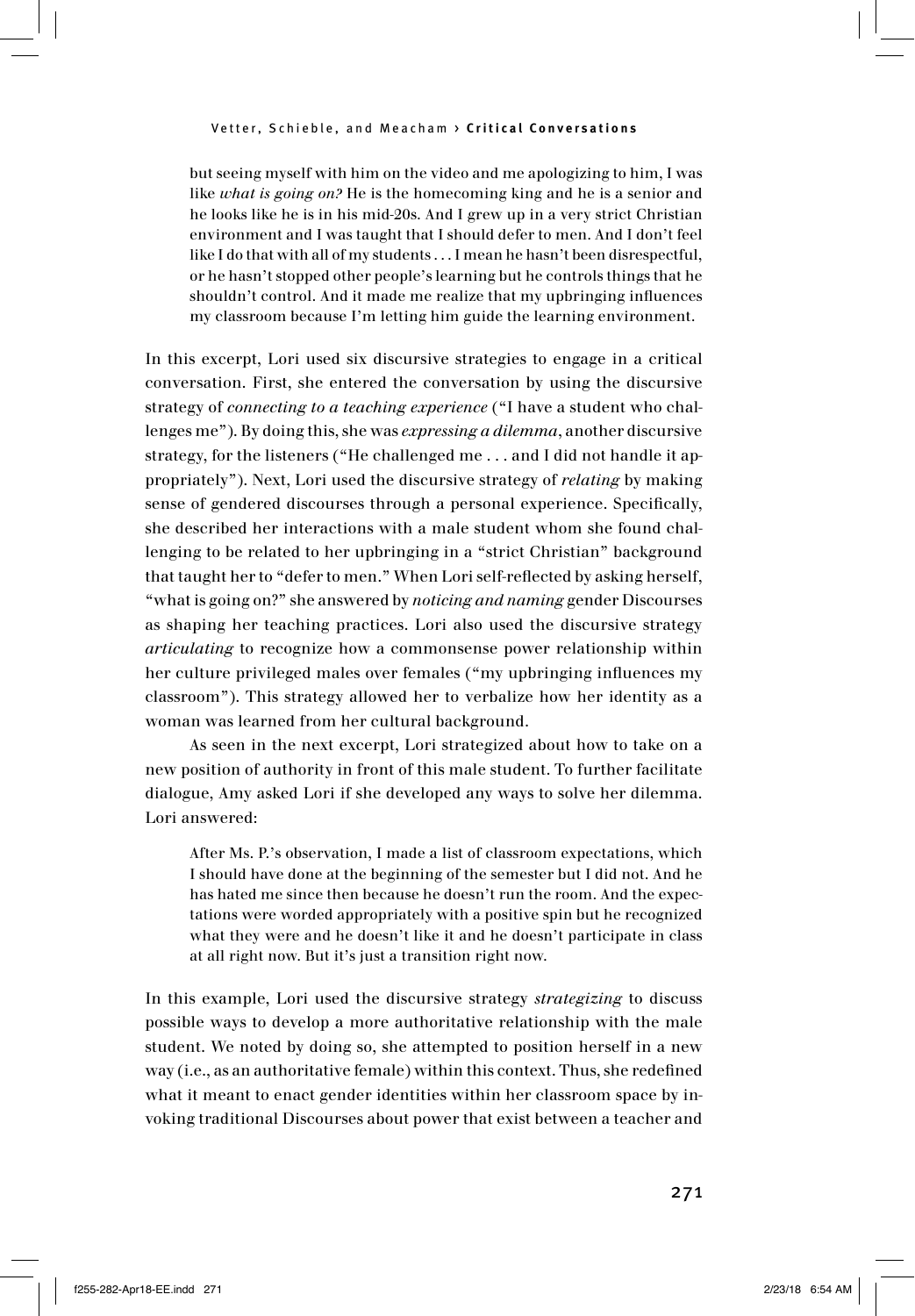student. Perhaps this is a first step in retheorizing her assumptions about what it means to be a female within this context and how that identity intersects with the traditional identity of teacher as authority figure, which is difficult and sophisticated work. Lori took on a critical stance, then, by entertaining what Lewison et al. (2015) would call "alternate ways of being." She recognized that this new position had consequences ("he doesn't participate in class right now") but was hopeful that this would change ("it's just a transition right now"). Through informal conversations later in the semester, Lori shared that during her last few weeks of student teaching that this student did eventually participate again in class, although minimally, and did so respectfully.

Because this topic of conversation stopped here, we realized this was a missed opportunity for more students to share their perspective on how to solve such a dilemma. For example, using questions such as "How do gender dynamics influence teacher and student interactions?" or "How might we interrupt gender norms in the classroom to create a more inclusive and equitable environment?" would have supported preservice teachers to consider the structural complexities of gender and power within a variety of experiences.

### Critical Conversations: "The Big Push for African American Achievement"

During the same whole-group conversation, students used seven discursive strategies to engage in critical conversation about African American male achievement. To begin, Detrek, an African American male, described how his school placed several African American males who were underachieving in all honors classes. The school made this decision based on the belief that students would rise to a challenge if they were positioned as academically advanced. As a result, Detrek struggled to meet the needs of his African American males who were struggling academically with the demands of the honors curriculum. He said:

I was in a group with Elaine and Maggie and we talked about the big push for African American achievement at my school. So, most of my honors classes are dominated by African American students. But it's been a struggle for me and Ms. L. to make them successful and not, I don't want to say dumb it down, but teach them the material and have clear expectations for what an honors class is supposed to be like. One requirement for an honors class is to do outside work and reading. We figured out that was not going to make them successful when we did *1984*. And with the senior research paper. When I told one of my kids that the paper has to be 6 or 7 pages, he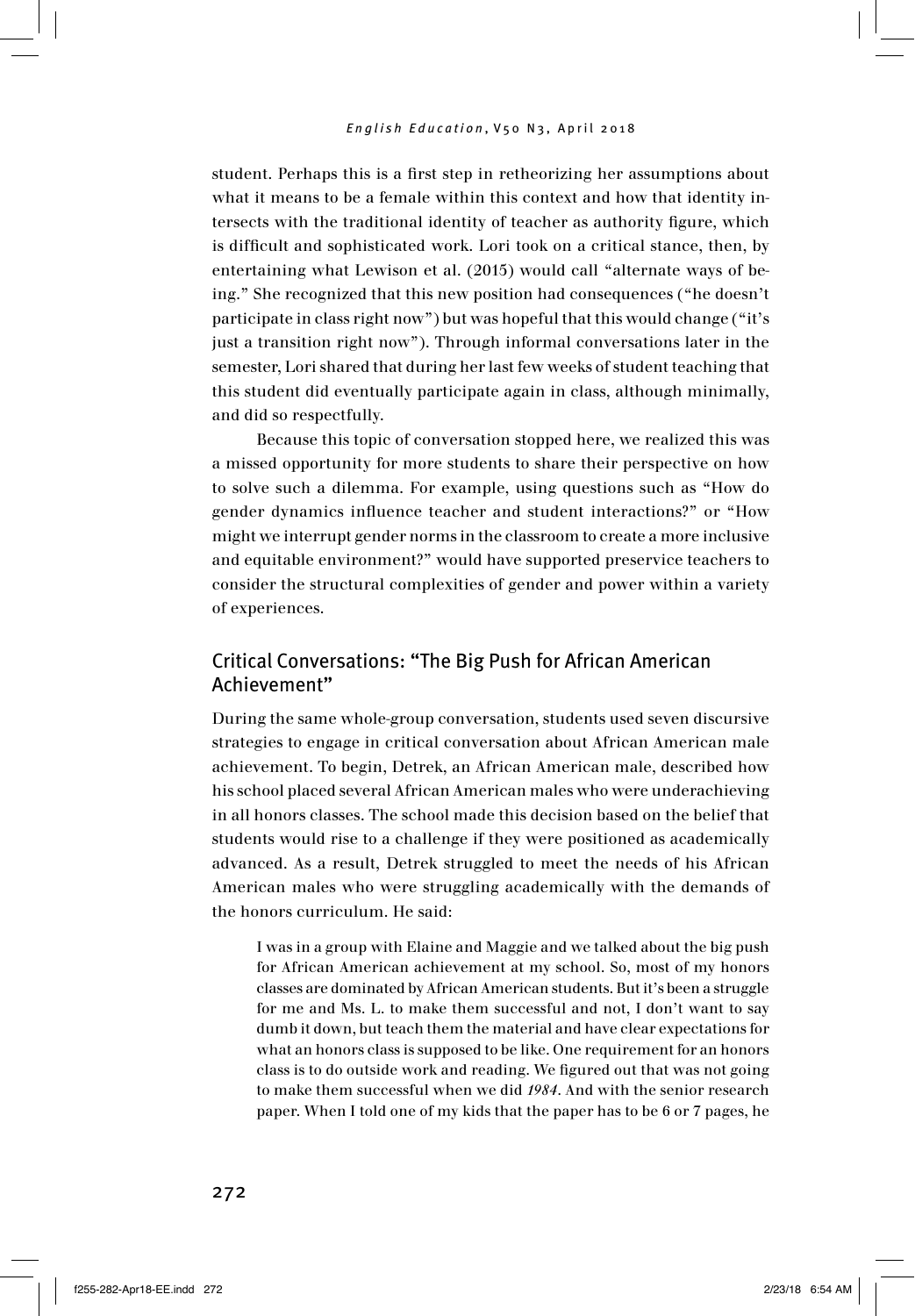just shut down. And it's not his fault. It's the fault of the school for putting him in an honors class. But I even had to go back and tell him that if

you turn in 2 to 3 pages to me I will overlook the 6 to 7 page requirement because 2 pages for him would be very challenging. And so things like that. Most of my students are not your typical honors student. That's why we do the creative projects. He was asking me today while we were doing the Renaissance, can we act, can we sing, can we do more projects with this?

**When I told one of my kids that the paper has to be 6 or 7 pages, he just shut down. And it's not his fault. It's the fault of the school for putting him in an honors class.** 

Here, Detrek used the discursive strategies of *expressing a dilemma* ("It's been a struggle") and *connecting to a teaching experience* ("Most of my honors classes") to enter into a critical conversation about the practical issues his students were facing because of the big push for African American achievement at his school. He not only *noticed and named* that race shaped this event by explicitly stating that students are placed in honors because of their race, but he also used the discursive strategy *articulating* to explore the power dynamics related to this issue ("And it's not his fault. It's the fault of the school"). In other words, Detrek highlighted a broader issue about how, despite the school's effort to help African American students achieve, they were failing to provide the support the students needed to be successful. To think about how he might proactively deal with this challenge, Detrek used the discursive strategy of *strategizing* to explain how he and his cooperating teacher supported their students ("That's why we do the creative projects") within his classroom. Detrek's strategy aligns with culturally sustaining pedagogy (Paris & Alim, 2014) that argues for classrooms and schools to reframe the ways in which they invite and foster youth to demonstrate the sophisticated linguistic skills that they engage in outside of school ("can we act, can we sing") and to offer opportunities for students to engage with academic forms of writing in scaffolded and culturally sustaining ways.

In an attempt to foster more conversation about this issue at a systemic level, Amy asked an open-ended question and Bailey (a White female) responded.

**A y:** What do you all think about that? What do you think about putting people in honors who may not fit with the traditional way of doing honors?

**BAILEY:** So, I'm just thinking out loud. I think those labels mean too much in a lot of different ways. Simply putting someone in an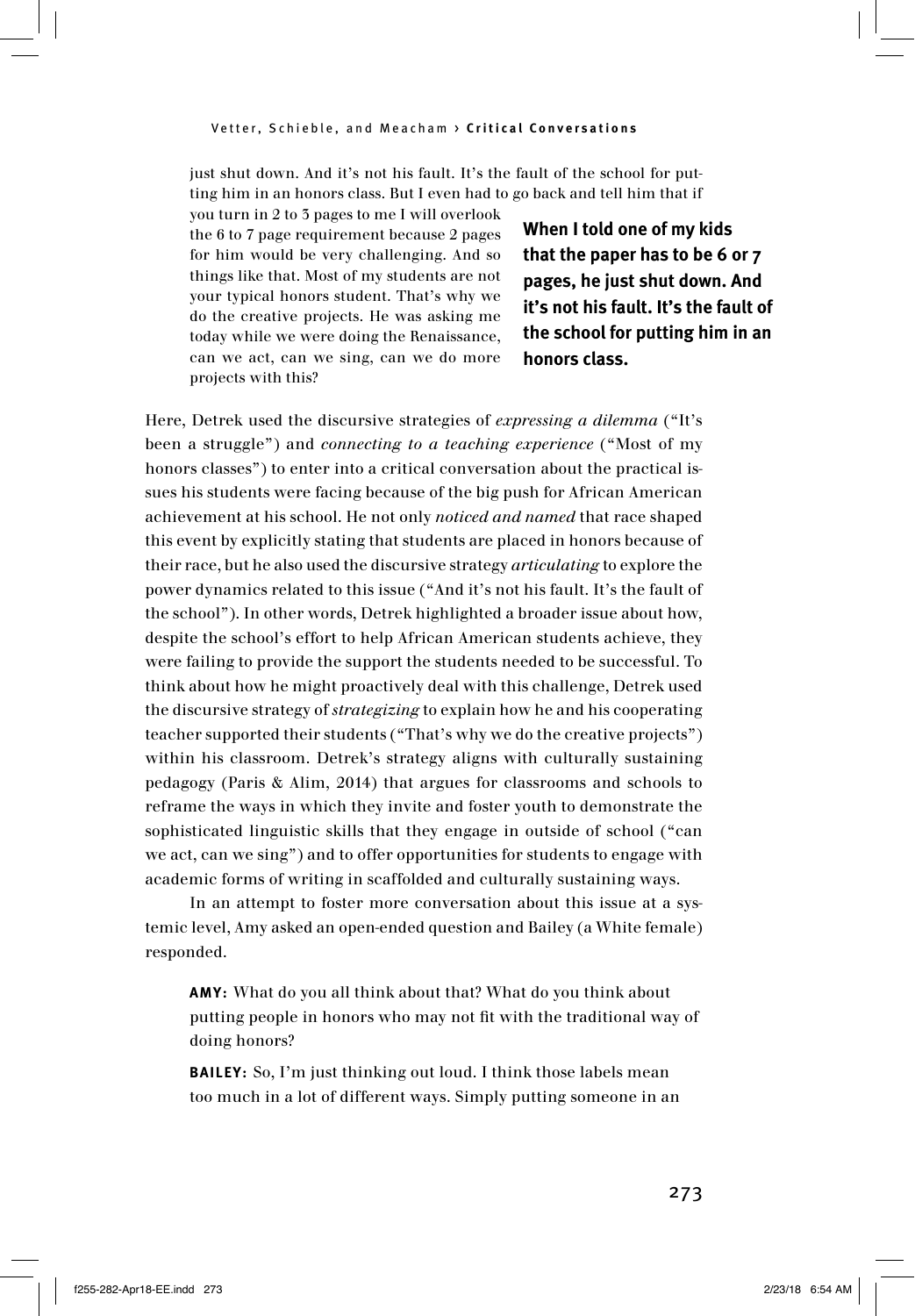honors class just because of their race and and trying to force them into honors when they aren't ready is negative as well. Maybe labelling a class honors or better or higher is detrimental in and of itself. That rubs me the wrong way. When you said it, I got this unnerving feeling.

**DETREK:** This week I said that they are actually doing a disservice to some of them. The child said, *this is why I don't care about school. This is why I know I'm not meant to be in school. It is just not the place for me.* They really are doing him a disservice. He is a low performing student, even when he tries. He still makes a [low grade]. If I give him notes, he might make a [higher grade].

After Amy used the discursive strategy of *questioning* to ask others what they thought about the dilemma of putting students in honors classes to raise achievement, Bailey *noticed and named* the ways in which race was shaping how educators make decisions about students' learning. She attempted to challenge commonplace notions of labeling classes in general and attempted to disrupt undemocratic practices by *discussing the dilemma* of placing someone in an honors class just because she or he is African American. Detrek followed up by relating this broad issue back to a *personal teaching experience*, specifically through the use of the student's voice. With that discursive strategy, he illustrated his ability to see this issue from a student's perspective. Here, Bailey, Detrek, and Amy used the discursive strategy of *sharing and listening* to multiple perspectives to make sense of this dilemma.

We recognize, however, that students would have benefitted from more discussion about Bailey's "unnerving feeling." We see this as a missed opportunity to discuss the social, political, and cultural issues related to placing African American males in honors classes to raise achievement. Specifically, the discursive strategy of *questioning* might have helped students understand the systems and structures that shape these everyday interactions. Students might have benefitted from a follow-up class discussion based on readings about how low expectations for academic achievement and rote methods of instruction in lower tracked classes contribute to low performance. Perhaps we could have asked the following questions to help: How does curriculum enable or constrain students' achievement over time? How does labeling or tracking affect students' identities and their sense of self-efficacy? Why do these practices often result in segregating students by race and class? What school, home, and community factors influence academic achievement?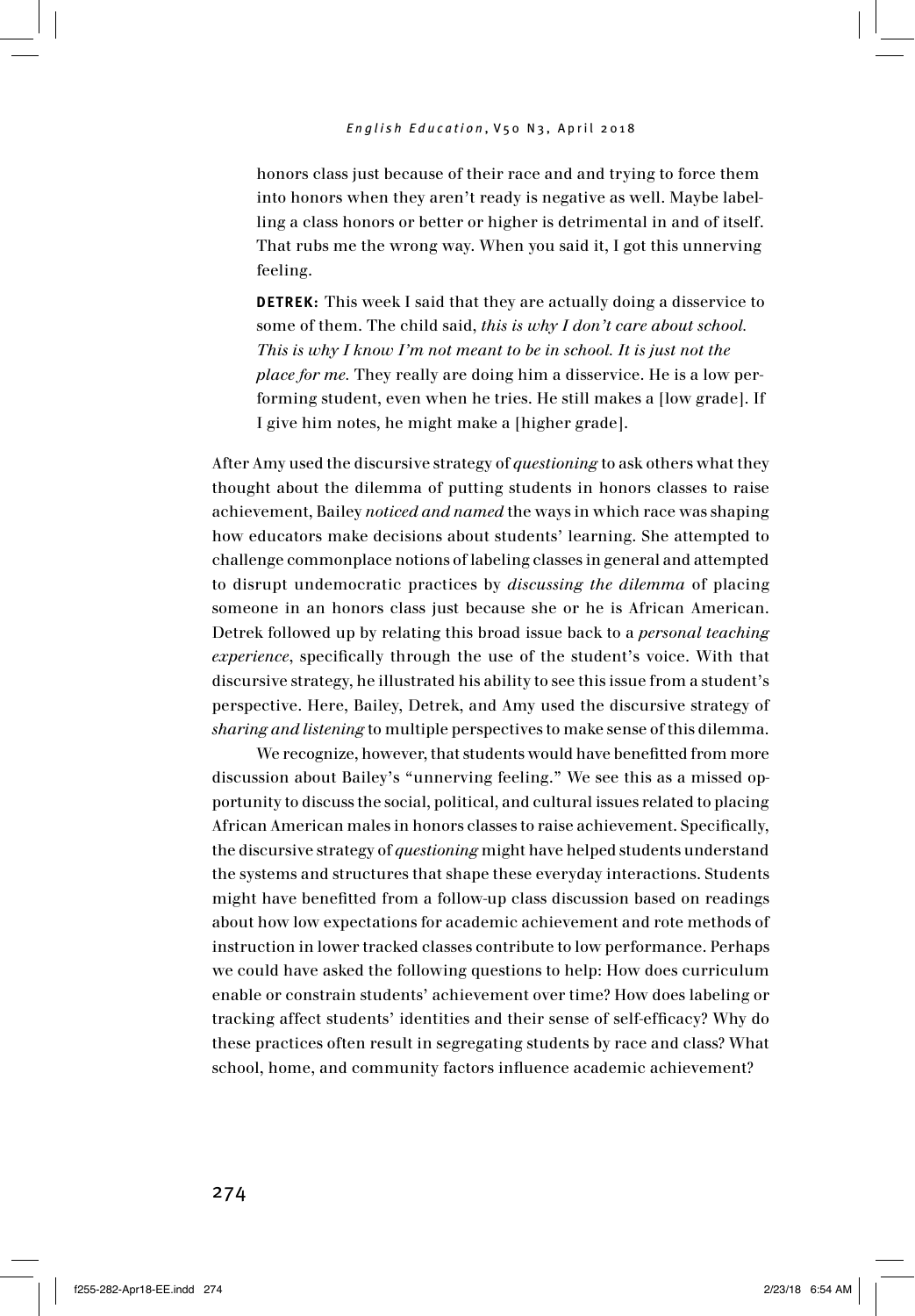### **Discussion**

We return to a portion of Ladson-Billings's quote that opened the article: "Having the courageous and yes, hard conversations is where we begin." Courageous conversations as an entry point is particularly important when thinking about engaging in culturally sustaining pedagogy that reclaims and restores the diverse cultures that exist in today's classrooms (Ladson-Billings, 2014). For us, this research was a way to not only begin but also to continue fostering critical conversations that engaged preservice teachers in the self-reflective identity work that is needed in teacher education (Berchini, 2014; Fecho et al., 2010; Smith, 2001). Data from this study illustrated that preservice teachers used 10 discursive strategies to help them enter and potentially sustain critical conversations. By weaving together multiple strategies in the small- and large-group discussions, preservice teachers were able to think about their practice at both local and structural levels. Maggie and Elaine's critical conversation highlights how preservice teachers used discursive strategies such as questioning, monitoring, hedging, and sharing and listening to make sense of the ways in which identity markers shaped how teachers, including themselves, viewed students differently because they were in a CP or honors course. Lori's critical conversation is an example of how she used strategies such as relating, noticing and naming, and strategizing to make sense of how her gender identity shaped how she interacted with male students, and how she planned to change that gendered dynamic to improve instruction. Finally, Detrek's critical conversation represents how the utilization of strategies such as connecting to teaching experiences, articulating, and expressing a dilemma helped him communicate how he made sense of his classroom dilemma and what he could do about it to better support his students.

By highlighting the discursive strategies in the critical conversations, we were able to better understand preservice teachers' talk process. We learned more about what strategies helped them enter critical conversations, and we examined missed opportunities to speculate about what strategies we could have used to help them dig deeper. It was apparent that our students needed help in analyzing the structural complexities of educational experiences, which is understandable. Although several of the examples show preservice teachers articulating issues of power and privilege (e.g., Detrek's discussion about honors students at his school), we hoped to help students unpack structural complexities related to educational contexts. More work helping preservice teachers move from sharing personal experiences to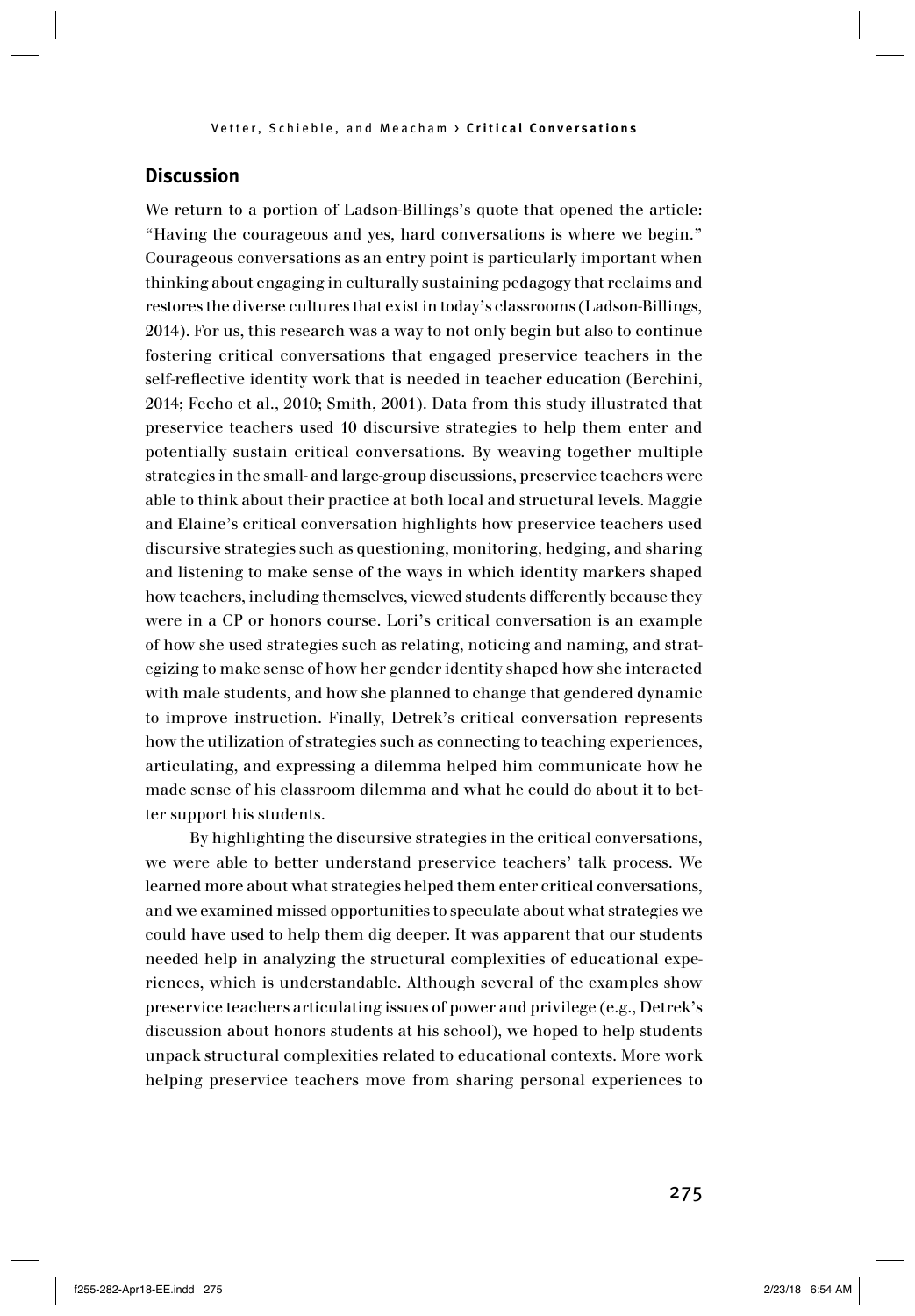exploring broad social and political issues could better support that kind of reflective identity work.

How can the discursive strategies identified in this article be helpful to other teacher education courses? In the next section, we discuss how we have used this research to inform our work in teacher education.

#### Implications for English Education

Critical conversations expect preservice teachers to practice critical and racial literacy as they engage in questions about equity and justice in schools. For practice, we do not recommend asking preservice teachers to simply use the discursive strategies we identified to focus their talk without engaging in the reflective work necessary for such dialogue. Critical conversations are messy and complicated. There is no prescribed way to have them. Individuals involved in these conversations need to have deep and complex content knowledge about power, privilege, and oppression, including how identity markers intersect in complex ways and are enacted differently within particular social contexts. In addition to this knowledge, they need some awareness about how their words will position others in the discussion. As facilitators, teacher educators can provide some ways to not only frame the conversation but also help preservice teachers enter and potentially sustain it. From analyzing the discursive strategies, we highlighted four areas that demonstrated deeper access to critical sense-making and created narrative starters and questions that preservice teachers can use to enter such conversations. Before having these conversations, however, we recommend reading and discussing critical issues, analyzing critical conversations together, modeling critical conversations, and developing a protocol to frame the discussion (as described in our methods section) before asking preservice teachers to engage in this kind of conversational identity work. In addition, the video-recorded lessons and transcribed interactions allowed preservice teachers to talk about a concrete interaction rather than an abstract experience, giving students the ability to return to the video and transcript multiple times to engage in discussion. Video-recorded lessons and transcribed interactions, then, are useful when teaching preservice teachers to examine critical conversations.

First, preservice teachers used discursive strategies that helped them tell narratives about their personal experiences, teaching experiences, and specific dilemmas related to teaching and identity markers. Narratives have proven to be a helpful way for preservice teachers to enact and express their agency (Connelly & Clandinin, 1995; Johnson, 2008; Juzwik & Ives, 2010)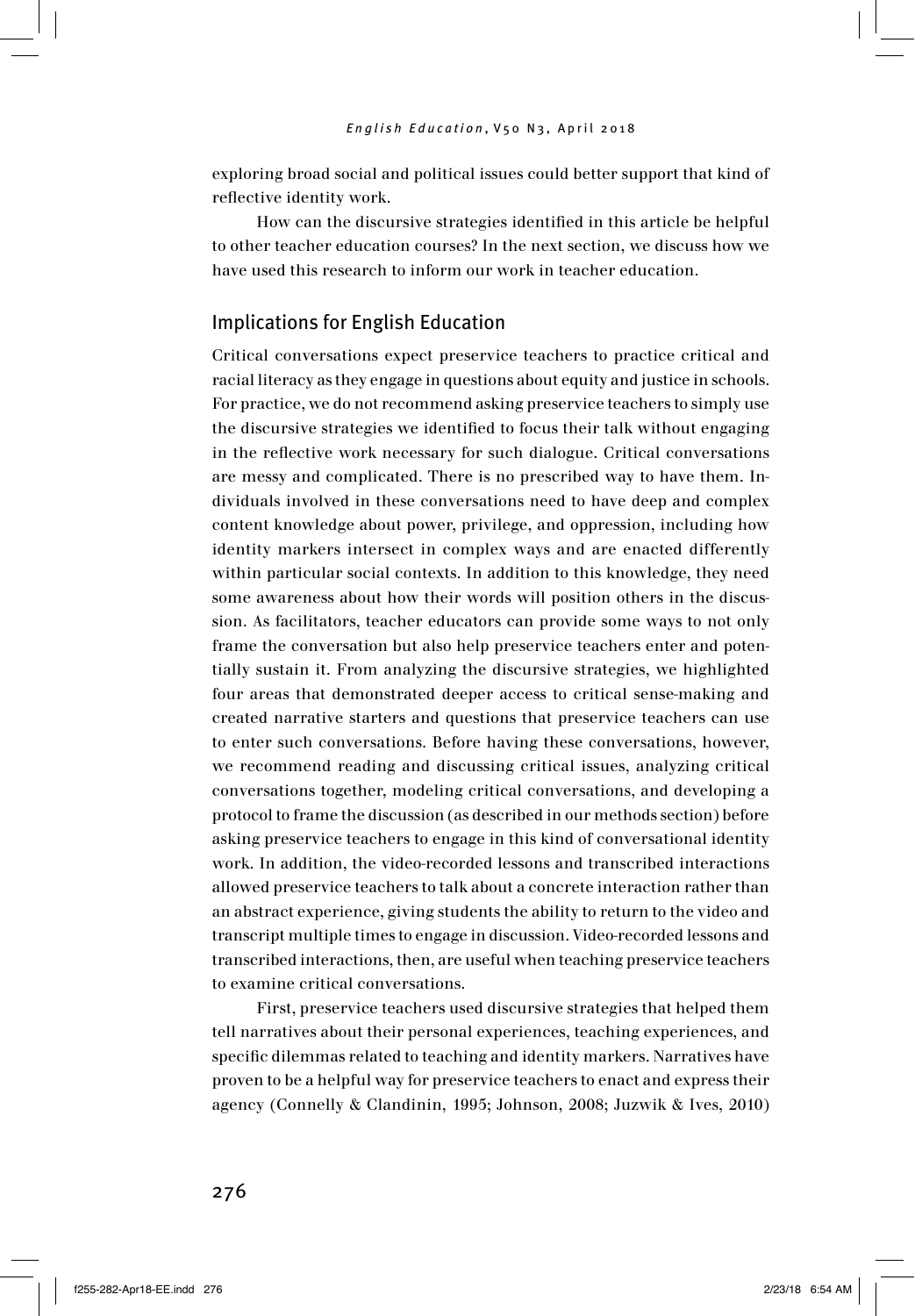and engage in dialogue/reflection related to identity markers (Knight, 2011; Singleton, 2014). To help preservice teachers tell narratives from a critical stance, teacher educators can give them narrative starters, such as, *Race influenced an experience I had when . . . , Gender norms affected my classroom during . . . ,* or *A dilemma I have regarding identity markers is . . .* as an access point to use experiential knowledge to build critical and racial literacy.

A second way that preservice teachers used discursive strategies for critical conversations was by building understanding together. They did this by sharing tensions related to identity markers, listening to multiple perspectives, and questioning traditional ways of understanding teaching and learning. This collective knowledge building is beneficial because it opens opportunities for preservice teachers to share and hear about occurrences that they might not have had the chance to experience, or to ask each other questions when their experiences challenge prevailing assumptions. Specifically, by building understanding together, preservice teachers shared and listened to diverse and unfamiliar experiences, which are characteristics of racial and critical literacy (Bolgatz, 2005; Lewison et al., 2015). To foster this kind of talk from a critical stance, teacher educators can give preservice teachers narrative starters such as*, Another person might argue . . . , What I hear you saying is . . . ,* or *From my experience . . .* to help them talk to learn about a variety of school experiences.

Third, preservice teachers used discursive strategies to form interpretations of the narratives they told, which often opened opportunities for our preservice teachers to recognize how power relationships affected social and material conditions in classrooms. To help preservice teachers make interpretations from a critical stance, teacher educators could give the following narrative starters as a resource: *In this example I see how socioeconomic status influenced . . .* ; *I recognize how the following circumstances and conditions challenged my school's ability to practice culturally responsive and sustaining pedagogy . . . ;* or *In this situation, I understand who benefits and who is harmed . . . .* We also think it is important for teacher educators to model their own vulnerabilities and missteps and to have honest conversations with students about how critical conversations can generate a sense of discomfort in a colorblind society (Michael, 2015) and how that discomfort can be productive.

Fourth, preservice teachers used discursive strategies to make predictions when they strategized. Because the preservice teachers' conversations were focused on transcripts that happened in the past, their discussions focused on past dilemmas. We see value, however, in reflective inquiry focused on prospective talk or talk about future events (Vinz, 1996). This relates to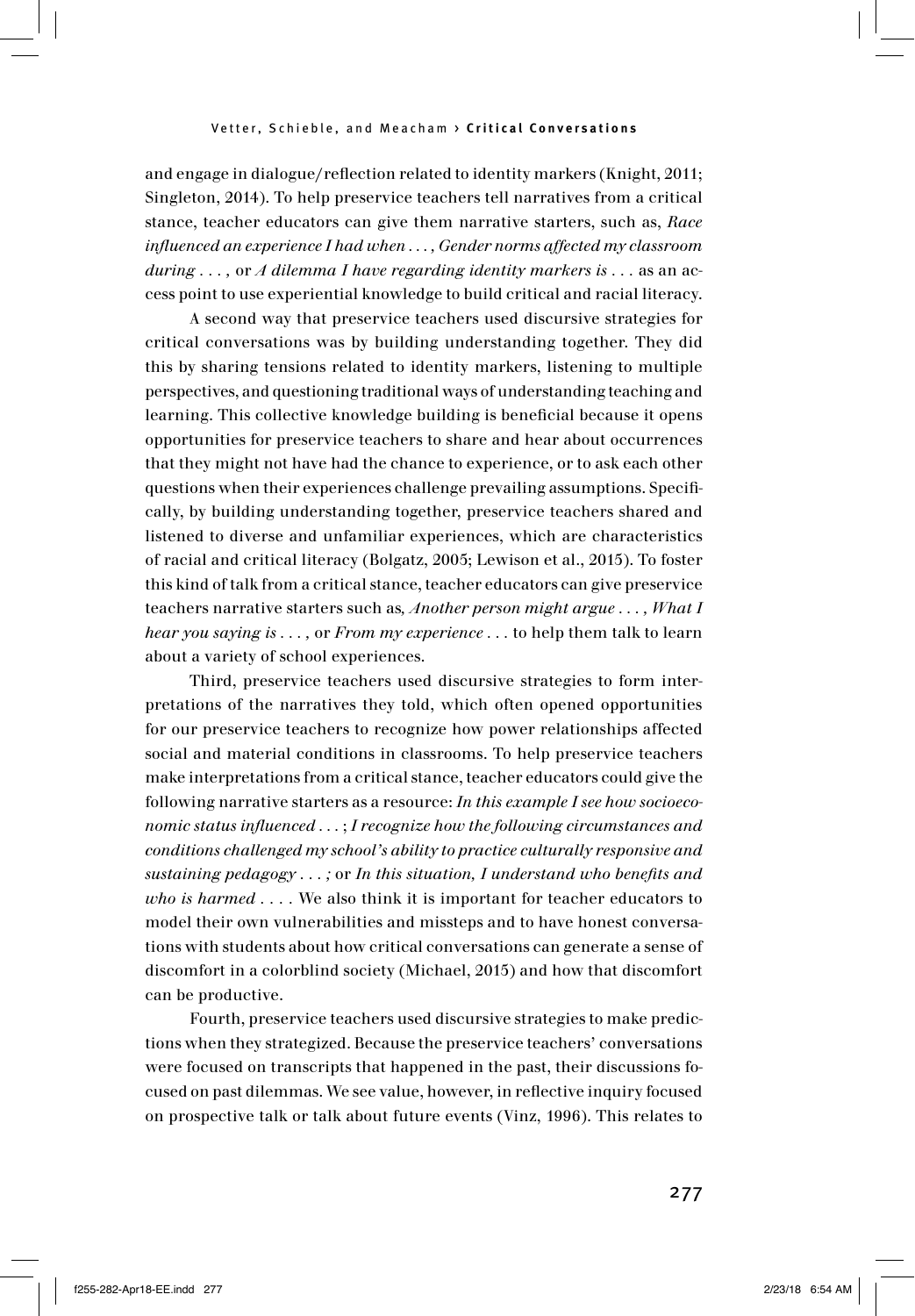other research about self-reflection that illustrates the importance of telling stories, linking current experiences to previous learnings, and applying what we learn to other contexts (Schön, 1984; Yancey, 2016). To help preservice teachers make predictions about how they situate themselves and their students in classroom interactions, teacher educators could use narrative starters such as *In the future, I can approach this lesson with more interactional awareness by . . . , To involve more perspectives in the lesson, I could . . . ,* or *In an attempt to ask questions that foster more critical conversations, I will remind myself to ...* to think about how to problem-solve for future events.

To help students examine structural inequalities, an area in which they struggled, we draw from elements of racial and critical literacy. Both frameworks help educators understand that institutions marginalize particular identities and practices, and that access to economic resources and social capital influences achievement in school and beyond. Narrative starters to help preservice teachers further analyze these underlying structural complexities and how they shape and are shaped by identity markers might include *My cultural expectations and assumptions shaped . . . , I see how a school's philosophy, policy, and/or programs contribute to the school experiences of marginalized students by . . . ,* or *The norms of this school benefit . . . .*  Additional questions to facilitate a more complex stance that examines structural inequities may include the following:

- **>** How do schools establish norms for ways of using language? Who benefits and what are the long-term implications?
- **>** How are resources distributed among and within schools? What impact does this have on different populations? Who benefits and what are the long-term implications?
- **>** In what ways does economic and social segregation affect a school and students? Who benefits and what are the long-term implications?

To foster personal connections to these questions, teachers and students could ask:

**>** How has (or hasn't) this phenomenon operated in the school(s) you attended? How about in the school(s) where you currently teach/ observe?

Research states that providing support for preservice teachers to analyze the structural complexities of educational contexts has the potential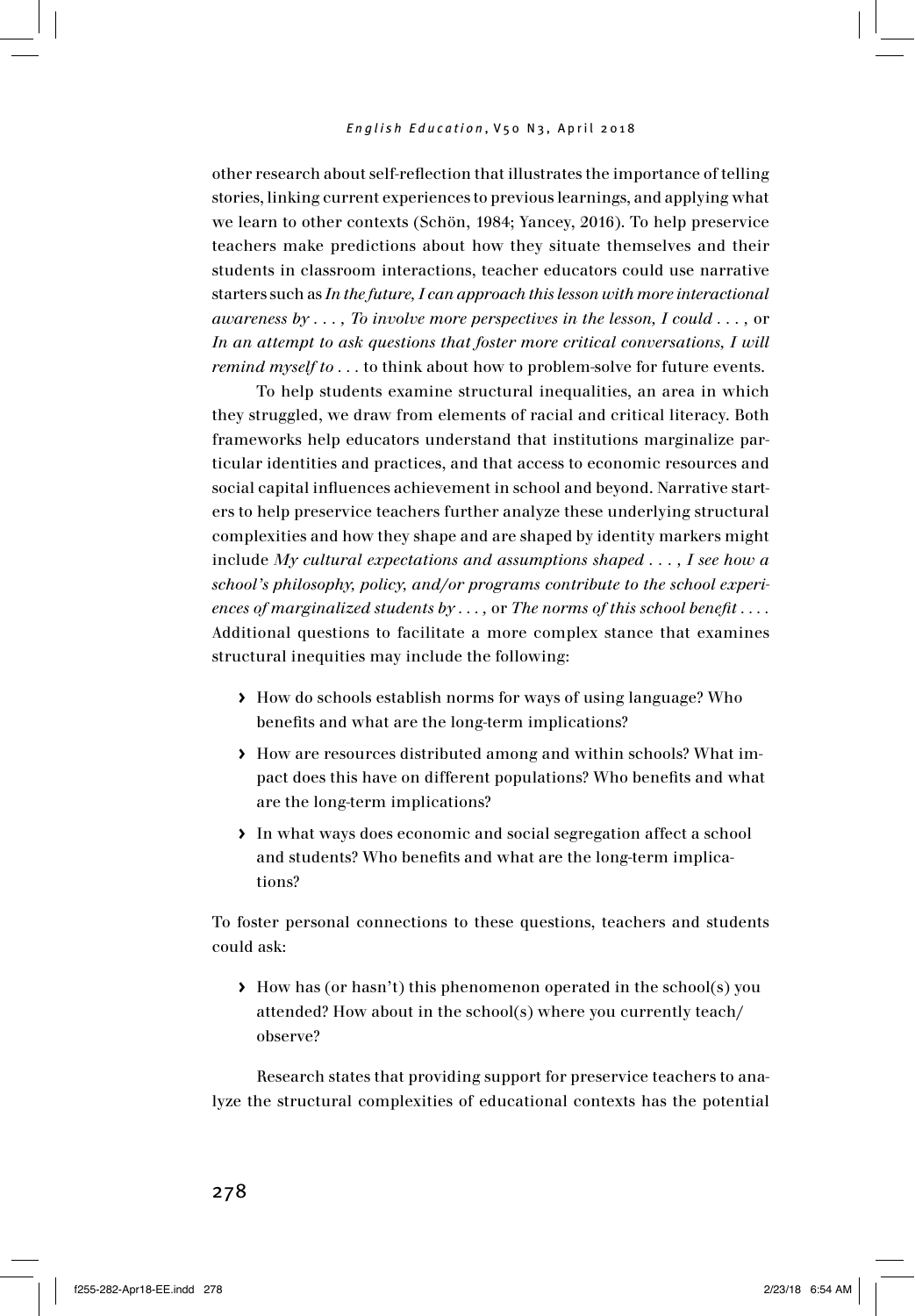to help teachers interrupt harmful language and practices in schools and engage in social action (Sealy-Ruiz, 2017). We, along with other scholars in this area (Rex & Schiller, 2009; Rogers & Wetzel, 2013), argue that one way to offer that guidance is by examining discourse practices to make sense of the complicated relationship between language, power, and identities. Discourse analysis can be a powerful tool for examining the complexity of classroom interactions that constitute effective, equitable teaching and learning. This work, then, opens more concrete ways for educators to have the courageous conversations needed to build trust and success with students and school colleagues.

#### **Note**

1. For readers who would like to try this strategy but don't (yet) have recorded footage of themselves teaching to model and critique with students, please contact Amy using the information in her bio if you'd like to use our recording.

#### **References**

- Ahram, R., Fergus, E., & Noguera, P. (2011). Addressing racial/ethnic disproportionality in special education: Case studies of suburban school districts. *Teachers College Record*, *113*(10), 2233–2266.
- Asher, N. (2007). Made in the multicultural U.S.A.: Unpacking tensions of race, culture, gender, and sexuality in education. *Educational Researcher, 36*(2), 65–73.
- Banks, J. A. (2003). Teaching literacy for social justice and global citizenship. *Language Arts*, *81*(1), 18–19.
- Berchini, C. N. (2014). Learning to teach and critical pedagogy: Struggling with a "do as I say, not as I do" pedagogy. *English Education*, *46*(3), 247–267.
- Bloome, D., Carter, S. P., Christian, B. M., Otto, S., & Shuart-Faris, N. (2004). *Discourse analysis and the study of classroom language and literacy events: A microethnographic perspective*. New York: Routledge.
- Bolgatz, J. (2005). *Talking race in the classroom*. New York: Teachers College Press.
- Bourdieu, P. (1977). *Outline of a theory of practice.* Cambridge, UK: Cambridge University Press.
- Cazden, C. B. (2001). *Classroom discourse: The language of teaching and learning*, Portsmouth, NH: Heinemann.
- Cazden, C. B., & Beck, S. W. (2003). Classroom discourse. In A. Graesser, M. Gernsbacher, & S. Goldman (Eds.), *Handbook of discourse processes* (pp. 165–197). London: Routledge.
- Connelly, F. M., & Clandinin, D. J. (1995). Narrative and education. *Teachers and Teaching*, *1*(1), 73–85.
- Fairclough, N. (2013). *Critical discourse analysis: The critical study of language*. New York: Routledge.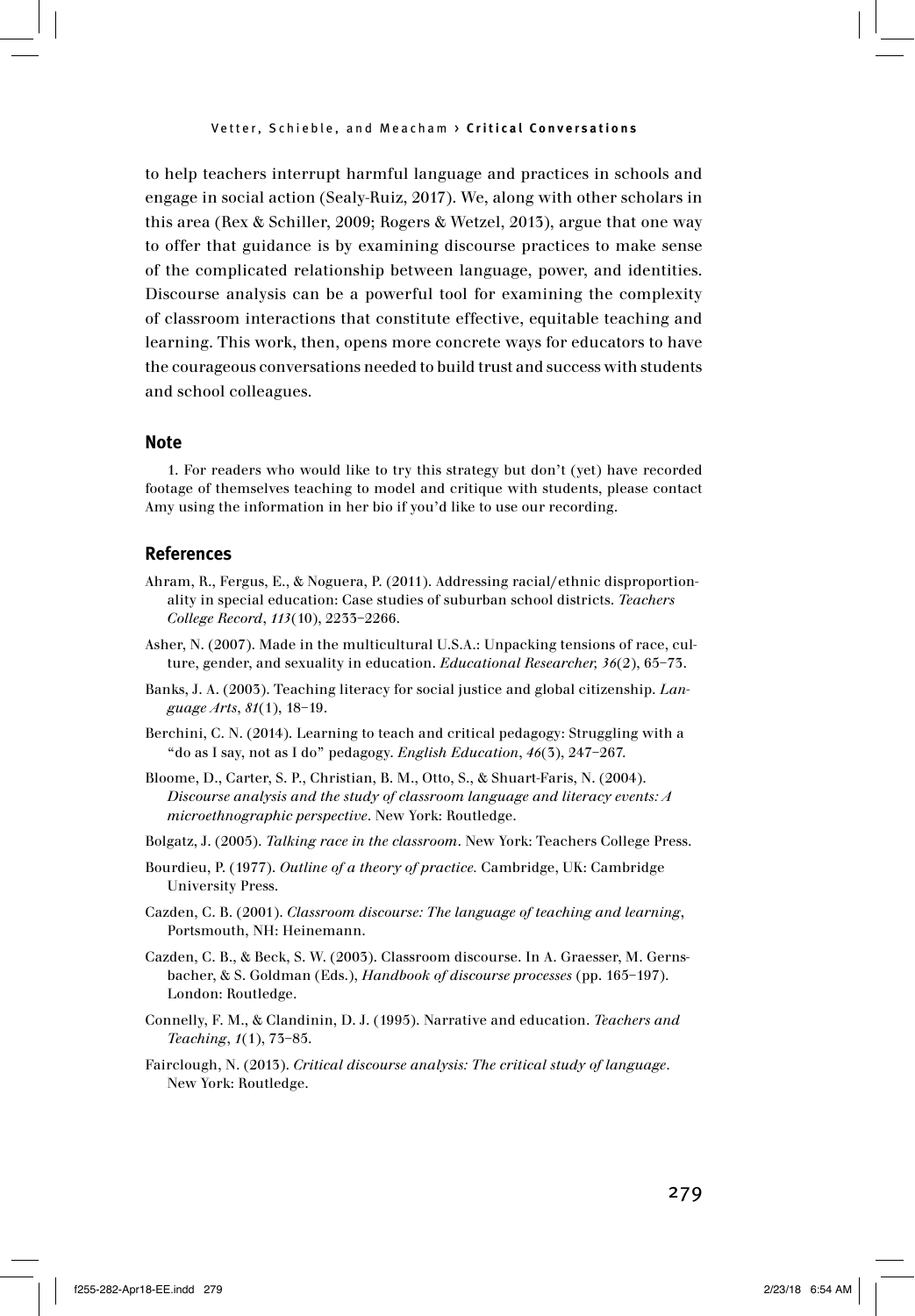- Fecho, B., Collier, N. D., Friese, E. E., & Wilson, A. A. (2010). Critical conversations: Tensions and opportunities of the dialogical classroom. *English Education*, *42*(4), 427–447.
- Freire, P. (1970). *Pedagogy of the oppressed*. London: Bloomsbury Publishing.
- Gay, G. (2010). *Culturally responsive teaching: Theory, research, and practice*. New York: Teachers College Press.
- Gay, G., & Kirkland, K. (2003). Developing cultural critical consciousness and selfreflection in preservice teacher education. *Theory into Practice*, *42*(3), 181–187.
- Gee, J. (1991). *Social linguistics and literacies: Ideology in discourses*. New York: Falmer Press.
- Giroux, H., & McLaren, P. (1994). *Between borders: Pedagogy and the politics of cultural studies.* New York: Routledge.
- Grant, C. A., & Sleeter, C. E. (2006). *Turning on learning: Five approaches for multicultural teaching plans for race, class, gender and disability*. Indianapolis, IN: Jossey-Bass.
- Guinier, L. (2004). From racial liberalism to racial literacy: *Brown v. Board of Education* and the interest-divergence dilemma. *The Journal of American History*, *91*(1), 92–118.
- Haddix, M. M. (2015). *Cultivating racial and linguistic diversity in literacy teacher education: Teachers like me*. New York: Routledge.
- Janks, H. (2013). Critical literacy in teaching and research. *Education Inquiry*, *4*(2), 225–242.
- Johnson, A. S. (2008). The moral of the story: Agency in preservice teachers' literacy stories. *English Education*, *40*(2), 122–144.
- Juzwik, M., Borsheim-Black, C., Caughlan, S., & Heintz, S. (2013). *Inspiring dialogue: Talking to learn in the English classroom.* New York: Teachers College Press.
- Juzwik, M. M., & Ives, D. (2010). Small stories as resources for performing teacher identity: Identity-in-interaction in an urban language arts classroom. *Narrative Inquiry*, *20*(1), 37–61.
- Knight, S. D. (2011). Using narrative to examine positionality: Powerful pedagogy in English education. *English Teaching: Practice and Critique*, *10*(2), 49–64.
- Ladson-Billings, G. (2007). Pushing past the achievement gap: An essay on the language of deficit. *The Journal of Negro Education*, *76*(3), 316–323.
- Ladson-Billings, G. (2014a). Culturally relevant pedagogy 2.0: aka the remix. *Harvard Educational Review*, *84*(1), 74–84.
- Ladson-Billings, G. (2014b). Forward. In G. Singleton, *Courageous conversations about race.* London: Corwin.
- Lewison, M., Leland, C., & Harste, J. (2015). *Creating critical classrooms: Reading and writing with an edge* (2nd ed.). New York: Routledge.
- Merriam, S. B., & Tisdell, E. J. (2015). *Qualitative research: A guide to design and implementation*. San Francisco, CA: Jossey-Bass.
- Michael, A. (2015). *Raising race questions: Whiteness and inquiry in education.* New York: Teachers College Press.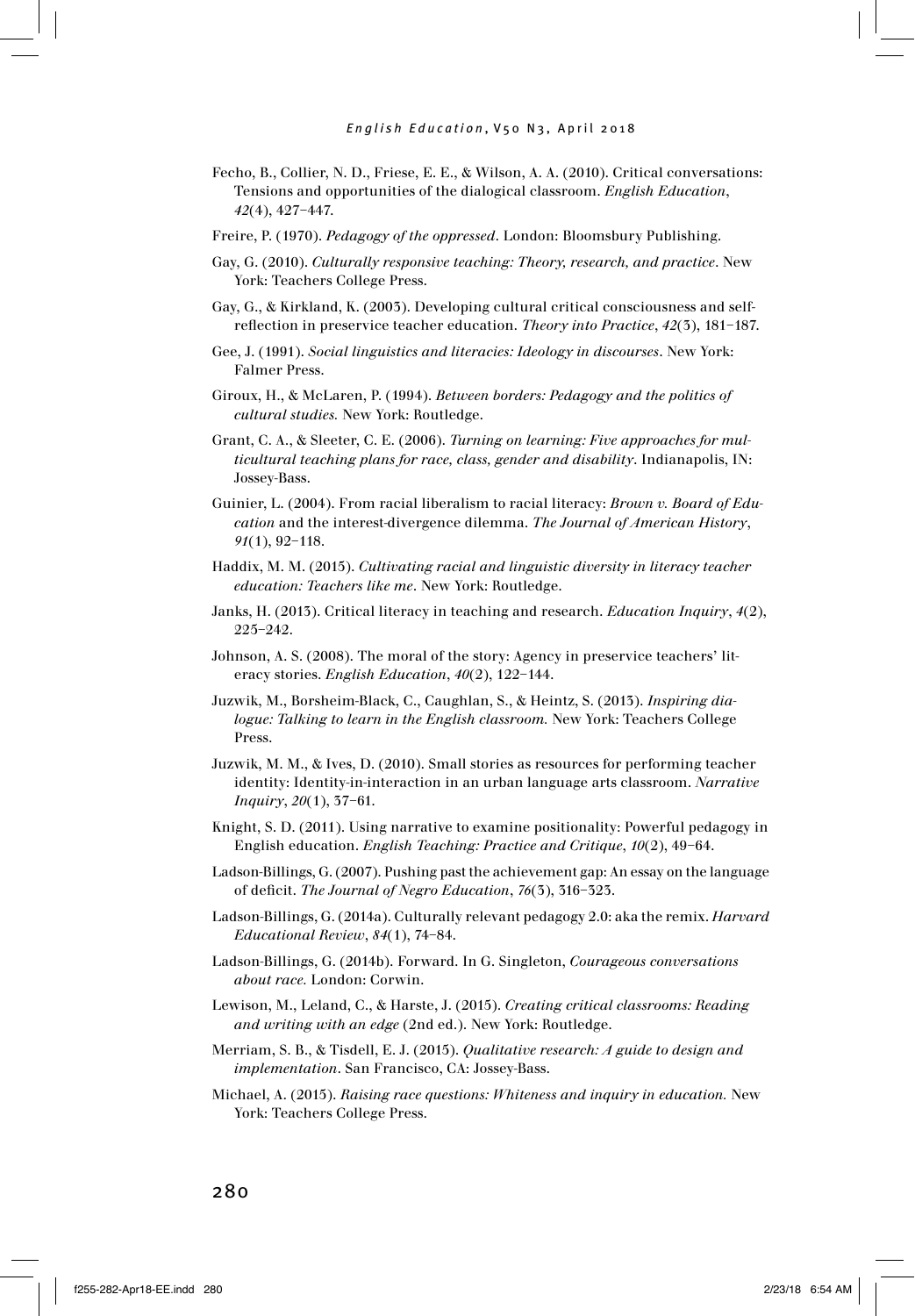- Mosley, M. (2010). "That really hit me hard": Moving beyond passive anti-racism to engage with critical race literacy pedagogy. *Race Ethnicity and Education*, *13*(4), 449–471.
- Nieto, S. (2004). Critical multicultural education and students' perspectives. In D. Gilborn & G. Ladson-Billings (Eds.), *The RoutledgeFalmer reader in multicultural education* (pp. 179–200). New York: RoutledgeFalmer.
- Paris, D., & Alim, H. S. (2014). What are we seeking to sustain through culturally sustaining pedagogy? A loving critique forward. *Harvard Educational Review*, *84*(1), 85–100.
- Pimentel, C. (2010). Critical race talk in teacher education through movie analysis: From *stand and deliver* to *freedom writers*. *Multicultural Education*, *17*(3), 51.
- Rex, L. A., & Schiller, L. (2009). *Using discourse analysis to improve classroom interaction*. New York: Routledge.
- Rogers, R. (2003). *A critical discourse analysis of family literacy practices: Power in and out of print*. London: Routledge.
- Rogers, R., & Mosley, M. (2006). Racial literacy in a second-grade classroom: Critical race theory, whiteness studies, and literacy research. *Reading Research Quarterly*, *41*(4), 462–495.
- Rogers, R., & Wetzel, M. M. (2013). *Designing critical literacy education through critical discourse analysis: Pedagogical and research tools for teacher-researchers*. New York: Routledge.
- Schieble, M. (2012). Critical conversations on whiteness with young adult literature. *Journal of Adolescent & Adult Literacy*, *56*(3), 212–221.
- Schieble, M., Vetter, A., & Meacham, M. (2015). A discourse analytic approach to video analysis of teaching: Aligning desired identities with practice. *Journal of Teacher Education*, *66*(3), 245–260.
- Schön, D. A. (1984). *The reflective practitioner: How professionals think in action*. New York: Basic Books.
- Sealy-Ruiz, Y. (2011). Learning to talk and write about race: Developing racial literacy in a college English classroom. *English Quarterly, 42*(1), 24–42.
- Sealy-Ruiz, Y. (2017). Talking race, delving deeper: The racial literacy roundtable series at Teachers College, Columbia University. In B. Picower & R. Kohli (Eds.), *Confronting racism in teacher education: Counternarratives of critical practice*  (pp. 127–132). New York: Routledge.
- Singleton, G. E. (2014). *Courageous conversations about race: A field guide for achieving equity in schools*. Thousand Oaks, CA: Corwin.
- Skerrett, A. (2011). English teachers' racial literacy knowledge and practice. *Race Ethnicity and Education*, *14*(3), 313–330.
- Sleeter, C. E. (2001). Preparing teachers for culturally diverse schools and the overwhelming presence of Whiteness. *Journal of Teacher Education*, *52*(2), 94–106.
- Smagorinsky, P. (2008). The method section as conceptual epicenter in constructing social science research reports. *Written Communication, 25*(3), 389–411.
- Smith, K. (2001). Critical conversations in difficult times. *English Education*, *33*(2), 153–165.